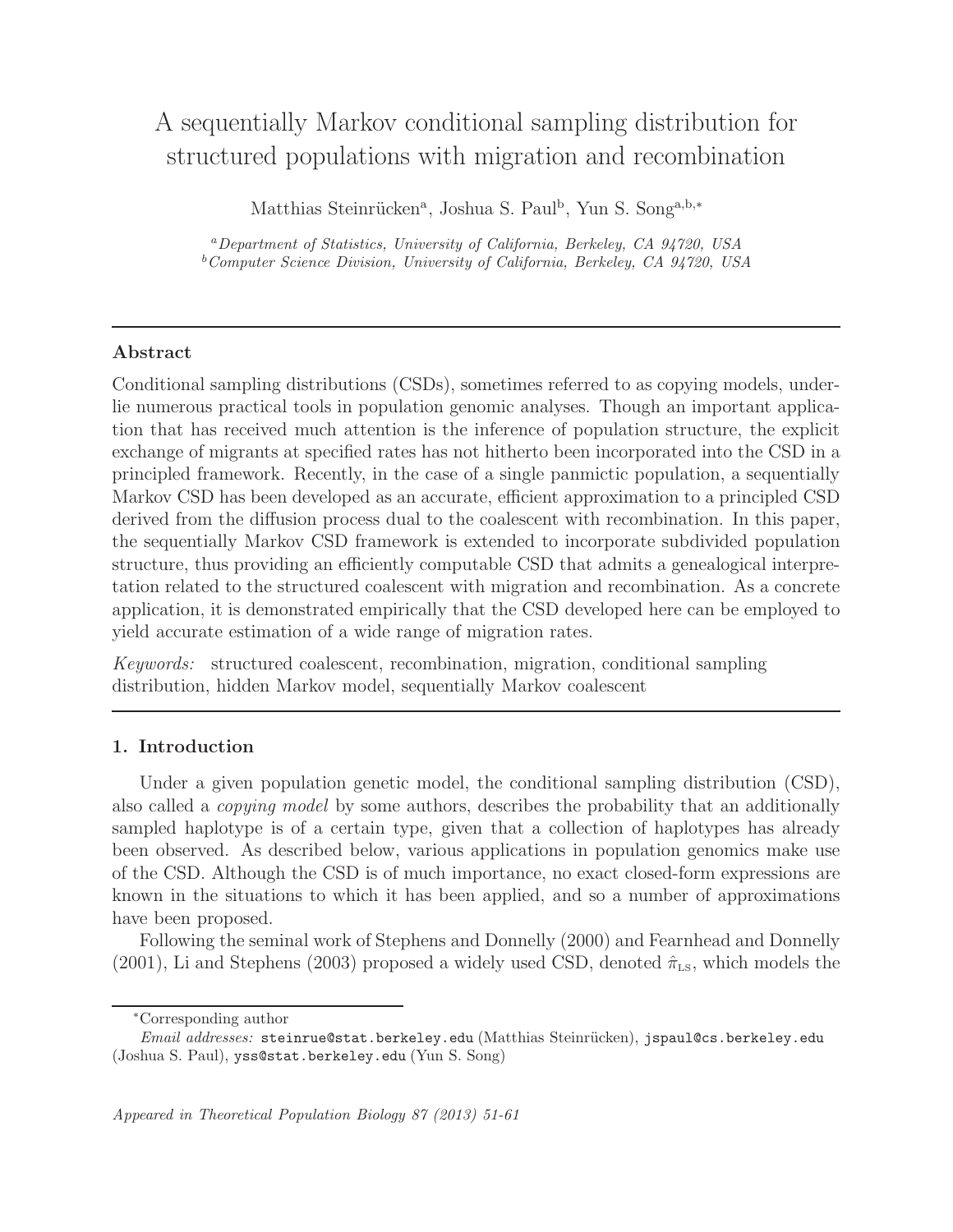additionally observed haplotype as an imperfect mosaic of the haplotypes already observed. The model underlying  $\hat{\pi}_{LS}$  can be cast as a hidden Markov model (HMM), thus admitting efficient implementation. In their paper, Li and Stephens used the CSD  $\hat{\pi}_{LS}$  in a pseudolikelihood framework to estimate fine-scale recombination rates, and subsequently  $\hat{\pi}_{\text{Ls}}$  and its extensions have been used in numerous other population genetic applications, including estimating gene-conversion parameters (Gay et al., 2007; Yin et al., 2009), and phasing genotype sequence data into haplotype sequence data and imputing missing data (Stephens and Scheet, 2005; Li and Abecasis, 2006; Li et al., 2010; Marchini et al., 2007; Howie et al., 2009).

Another important application of the CSD that has received much attention is the inference of population structure and demography. Hellenthal et al. (2008) employed  $\hat{\pi}_{LS}$  to model human colonization history as a sequence of founder events and estimated the order of the founding events, as well as the relative contribution of different founding populations during the events. To estimate the splitting time of two populations Davison et al. (2009) modified  $\hat{\pi}_{\text{LS}}$  to incorporate the split into the copying model, and used the same pseudo-likelihood framework as Li and Stephens (2003) to estimate the time of splitting. In a more recent study, Lawson et al. (2012) applied  $\hat{\pi}_{LS}$  to a sample of DNA sequences and used properties of the inferred mosaic pattern to reveal structure in the underlying population.

To handle admixture, a modification to  $\hat{\pi}_{LS}$  was introduced by Price et al. (2009), who assumed that the previously observed haplotypes in the CSD are from two distinct ancestral populations (e.g., African and European). In modeling the mosaic pattern for a haplotype sampled from the admixed population (e.g., African American), it is then assumed more likely that adjacent segments originate from the same ancestral population, rather than from two different ancestral populations. Price et al. applied this modified copying model to detect chromosomal segments of distinct ancestry in admixed individuals and estimated admixture fractions in recently admixed populations. The same model was applied by Wegmann et al. (2011), who used the inferred ancestry switch-points to estimate relative recombination rates between different populations.

As discussed above,  $\hat{\pi}_{LS}$  is a very useful CSD with a variety of applications, but it was not derived from, though was certainly motivated by, principles underlying the coalescent process. To derive CSDs in a principled way, De Iorio and Griffiths (2004a) introduced a general approximation technique based on the diffusion process dual to the coalescent; this work was first presented in the case of a single locus and a panmictic population, but in a companion paper (De Iorio and Griffiths, 2004b) the authors applied the method to the case of a subdivided population with migration. Griffiths et al. (2008) extended the diffusion approximation technique to handle recombination in the special case of two loci with parent-independent mutation at each locus, and Paul and Song (2010) later generalized the framework to an arbitrary number of loci and an arbitrary finite-alleles mutation model.

Although more accurate than the CSDs developed by Fearnhead and Donnelly (2001) and by Li and Stephens (2003), the CSD  $\hat{\pi}_{PS}$  proposed by Paul and Song (2010) is not amenable to efficient evaluation. More precisely,  $\hat{\pi}_{PS}$  can be computed by solving a recursion that becomes intractable for a large number of loci. However, utilizing ideas related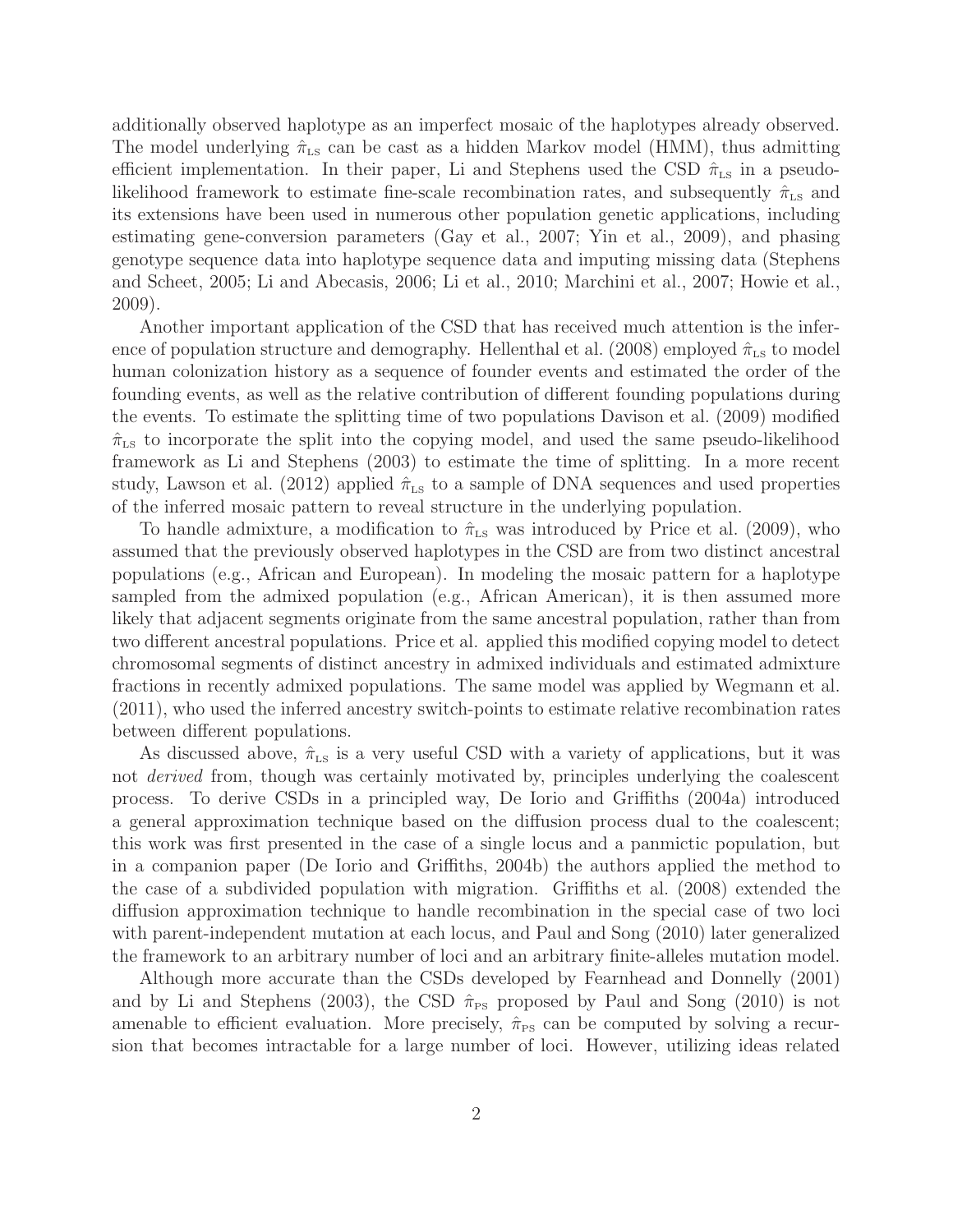to the sequentially Markov coalescent (SMC) (Wiuf and Hein, 1999; McVean and Cardin, 2005; Marjoram and Wall, 2006), which is a simplified genealogical process that captures the essential features of the full coalescent model with recombination, we (Paul et al., 2011) recently developed an approximation to  $\hat{\pi}_{\text{Ps}}$  that could be cast as an HMM with continuous hidden state space. Furthermore, upon discretizing this continuous state space, we obtained an accurate approximation with computational efficiency comparable to the CSDs of Fearnhead and Donnelly (2001) and Li and Stephens (2003).

In this paper, we extend our previous work on the sequentially Markov CSD to incorporate subdivided population structure with migration. Following Paul and Song (2010), we describe a genealogical process for an additionally sampled haplotype conditioned on the genealogy of already observed haplotypes. We present a recursion that can be used to compute the probability of the additionally sampled haplotype, but, as in Paul and Song (2010), solving this recursion is tractable only for a small number of loci. As in Paul et al. (2011), we apply the sequentially Markov framework to the conditional genealogical process with migration and recombination, and obtain an accurate approximation that facilitates computation for a large number of loci. As a concrete application, we demonstrate empirically that our new CSD can be employed in various pseudo-likelihoods to produce accurate estimation of a wide range of migration rates.

The remainder of this paper is organized as follows: In Section 2, we introduce the notation adopted throughout the paper and describe the relevant population genetic model, the coalescent with recombination and migration. We then describe the genealogical interpretation of our CSD in Section 3 and introduce several approximations in Section 4 to obtain a CSD for which computation is tractable. In Section 5, we demonstrate the applicability of our CSD by employing it to the estimation of migration rates from simulated data. Finally, we conclude in Section 6 with a discussion of further applications and extensions of the CSD developed herein to estimate demographic parameters in more complex scenarios.

#### 2. Background

In this section, we briefly describe how migration is integrated into the coalescent with recombination, and recall the CSD  $\hat{\pi}_{PS}$  proposed by Paul and Song (2010), which we extend to incorporate migration in the following section. We begin by defining some general notation that will be used throughout.

#### 2.1. Notation

We consider haplotypes in the finite-sites, finite-alleles setting. Denote the set of loci by  $L = \{1, \ldots, k\}$  and the set of alleles at locus  $\ell \in L$  by  $E_{\ell}$ ; recombination may occur between any consecutive pair of loci, and we denote the set of potential recombination breakpoints by  $B = \{(1, 2), \ldots, (k-1, k)\}.$  The space of k-locus haplotypes is denoted by  $\mathcal{H} = E_1 \times \cdots \times E_k$ . Given a haplotype  $h \in \mathcal{H}$ , we denote by  $h[\ell] \in E_{\ell}$  the allele at locus  $\ell \in L$ , and by  $h[\ell : \ell']$ (for  $\ell \leq \ell'$ ) the partial haplotype  $(h[\ell], \ldots, h[\ell'])$ .

We consider an island model of population structure with a finite set of demes denoted by  $\Gamma = \{1, \ldots, g\}$ . At a given time, each individual belongs to a single deme, and the ancestors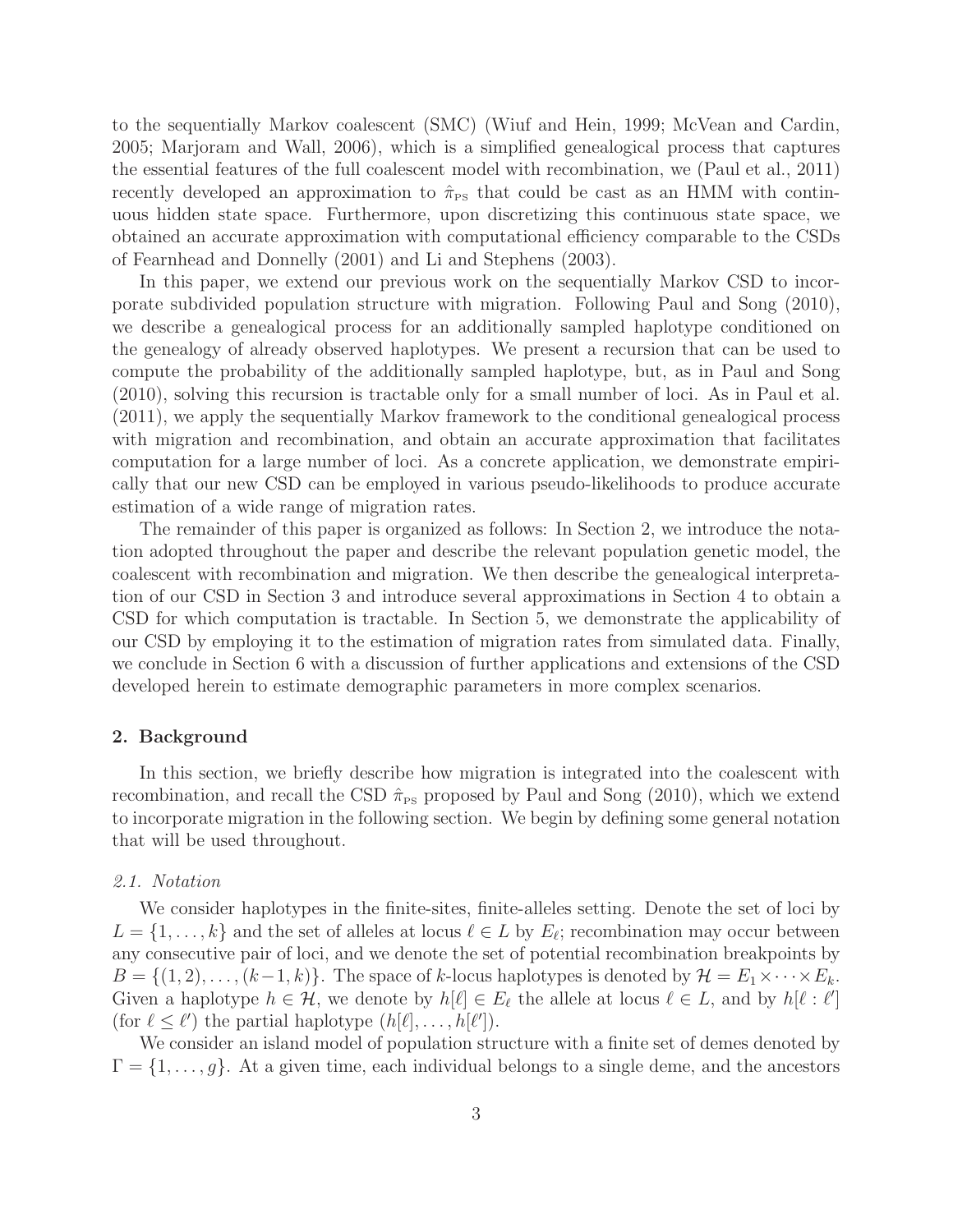and descendants of the individual may belong to different demes by means of a migration process, detailed in Section 2.2.

A structured sample configuration of haplotypes is specified by  $\mathbf{n} = (n_{\gamma,h})_{\gamma \in \Gamma, h \in \mathcal{H}}$ , where  $n_{\gamma,h}$  denotes the number of haplotypes of type h within deme  $\gamma$  in the sample. The configuration of haplotypes within deme  $\gamma \in \Gamma$  is denoted  $\mathbf{n}_{\gamma}$ , and the total number of haplotypes in the deme by  $|\mathbf{n}_{\gamma}| = n_{\gamma}$ . The total number of haplotypes in **n** is denoted by  $n = |\mathbf{n}| = \sum_{\gamma \in \Gamma} n_{\gamma}$ . Finally, we use  $e_{\gamma,h}$  to denote the singleton configuration comprising a single haplotype h within deme  $\gamma$ .

#### 2.2. The coalescent with recombination and migration

The stochastic process underlying our work is the coalescent with recombination and migration (Griffiths and Marjoram, 1997; Herbots, 1997). Consider a structured population with a finite set  $\Gamma$  of demes. We denote the relative size of deme  $\gamma \in \Gamma$  by  $\kappa_{\gamma}$ , where  $0 \leq \kappa_{\gamma} \leq 1$  and  $\sum_{\gamma \in \Gamma} \kappa_{\gamma} = 1$ . Note that two individuals within a deme find a common ancestor at rate inversely proportional to the relative size of the deme; in the coalescent limit, coalescence within deme  $\gamma$  occurs at rate  $\kappa_{\gamma}^{-1}$ .

To allow for migration of ancestral lineages between demes, define  $v_{\gamma\gamma'}$  to be the probability that an individual in deme  $\gamma$  has a parent in deme  $\gamma'$ . In the coalescent limit, as the population size N tends to infinity, an ancestral lineage in deme  $\gamma$  migrates, backwards in time, to deme  $\gamma'$  at rate  $m_{\gamma\gamma'}/2$ , where  $m_{\gamma\gamma'} = 4Nv_{\gamma\gamma'}$  is the scaled migration rate. Henceforward, we consider a continuous-time Markov migration process with transition rate matrix  $M = (m_{\gamma\gamma'}/2)_{\gamma,\gamma'\in\Gamma}$ , where  $m_{\gamma\gamma} = -\sum_{\gamma'\neq\gamma} m_{\gamma\gamma'}$ . For ease of notation, we define  $m_\gamma = \sum_{\gamma'\neq \gamma} m_{\gamma\gamma'}.$ 

An ancestral lineage undergoes mutation at locus  $\ell \in L$  at rate  $\theta_{\ell}/2$ , where  $\theta_{\ell}$  is the scaled mutation rate, and according to the stochastic mutation transition matrix  $\mathbf{P}^{(\ell)}$ . Further, as in the ordinary coalescent with recombination, an ancestral lineage undergoes recombination, backwards in time, at breakpoint  $b \in B$  at rate  $\rho_b/2$ , where  $\rho_b$  is the scaled recombination rate, giving rise to two lineages (in the same deme).

A structured configuration **n** with  $n_{\gamma}$  individuals in each deme  $\gamma$  can be sampled as follows. The process starts at present with  $n<sub>\gamma</sub>$  untyped lineages in each deme  $\gamma$ , and lineages in each deme  $\gamma$  evolve backwards in time subject to the following possible events:

**Mutation:** Each lineage undergoes mutation at locus  $\ell \in L$  with rate  $\theta_{\ell}/2$  according to the mutation transition matrix  $\mathbf{P}^{(\ell)}$ .

**Recombination:** Each lineage undergoes recombination at breakpoint  $b \in B$  with rate  $\rho_b/2$ .

**Migration:** Each lineage migrates to deme  $\gamma'$  with rate  $m_{\gamma\gamma'}/2$ .

**Coalescence:** Each pair of lineages coalesce with rate  $\kappa_{\gamma}^{-1}$ .

When a single lineage remains, the type at each locus  $\ell$  is chosen according to the stationary distribution of the mutation matrix  $P^{(\ell)}$ , and this type is propagated toward the present, producing a realization for the sample n.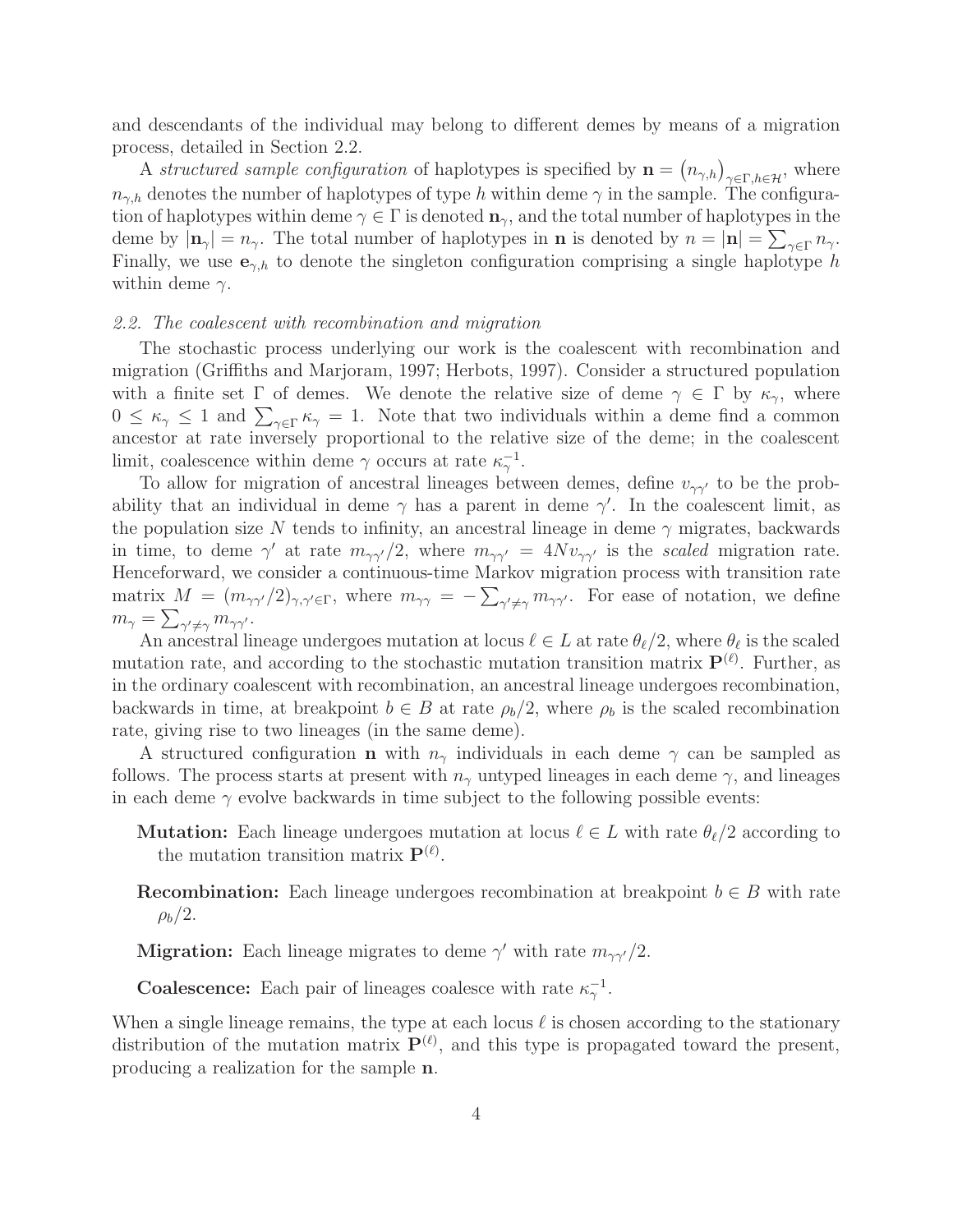## 2.3. The CSD  $\hat{\pi}_{\text{PS}}$  for a single panmictic population

The approximate CSD  $\hat{\pi}_{PS}$  (Paul and Song, 2010) for a single panmictic population is described by a genealogical process closely related to the coalescent with recombination. Suppose that, conditioned on having already observed a haplotype configuration n, we wish to sample c additional haplotypes. As described in Paul and Song (2010), given the true fully-specified genealogy  $A_n$  for the conditional configuration n, it is possible to sample a conditional genealogy  $\mathcal C$  for the c additional haplotypes.

The conditional genealogy  $\mathcal C$  comprises the following: mutation, recombination, and coalescence within  $\mathcal{C}$ , occurring at rates given in Section 2.2; and *absorption* of lineages into the known genealogy  $A_n$ , occurring at rate 1 for each pair. Because the types of the lineages of  $\mathcal{A}_{n}$  are known, the type of an absorbed lineage is determined. Thus, when all lineages of C have been absorbed, the type may be propagated forward, thereby producing a realization for sample configuration **c** with  $|c| = c$ .

Unfortunately, we do not generally have access to the true genealogy  $A_n$ . Making use of the diffusion-generator approximation (De Iorio and Griffiths, 2004a,b; Griffiths et al., 2008), Paul and Song (2010) propose the following: Assume that  $A_n = A_0(n)$ , where  $A_0(n)$ is called the trunk genealogy in which lineages do not mutate, recombine, or coalesce with one another, but instead form a non-random "trunk" extending infinitely into the past. Note that  $\mathcal{A}_0(n)$  does not have a most recent common ancestor, and for this reason is improper; nonetheless, it remains possible to sample a well-defined conditional genealogy  $\mathcal{C}$ , and thus to generate an additional sample c, in much the same way as described above. In particular, lineages within  $\mathcal C$  evolve backwards in time subject to the following events:

**Mutation:** Each lineage undergoes mutation at locus  $\ell \in L$  with rate  $\theta_{\ell}$  according to  $\mathbf{P}^{(\ell)}.$ 

**Recombination:** Each lineage undergoes recombination at breakpoint  $b \in B$  with rate  $\rho_b$ 

Coalescence: Each pair of lineages coalesce with rate 2.

**Absorption:** Each lineage is absorbed into a lineage of  $A_n = A_0(n)$  with rate 1.

Observe that the rate of absorption is the same as in the case where  $A_n$  is known. The rates for mutation, recombination, and coalescence, on the other hand, are each a factor of two larger than those given in Section 2.2; intuitively, this adjustment accounts for using the (incorrect) trunk genealogy  $\mathcal{A}_0(n)$ , and notably the absence of events therein. Importantly, the CSD  $\hat{\pi}_{\text{PS}}$  has been shown to be *correct* for a one-locus model with parent independent mutation (Stephens and Donnelly, 2000; De Iorio and Griffiths, 2004a; Paul and Song, 2010), a strong argument in favor of the given rate adjustment. The CSD  $\hat{\pi}_{\text{PS}}$  is completely characterized by the above genealogical process.

*Remark*. The rates given for the genealogical process governing  $\hat{\pi}_{PS}$  are *double* those given by Paul and Song (2010) and Paul et al. (2011). Importantly, the genealogical process is time-homogeneous, and so for the purposes of computing the conditional sampling probability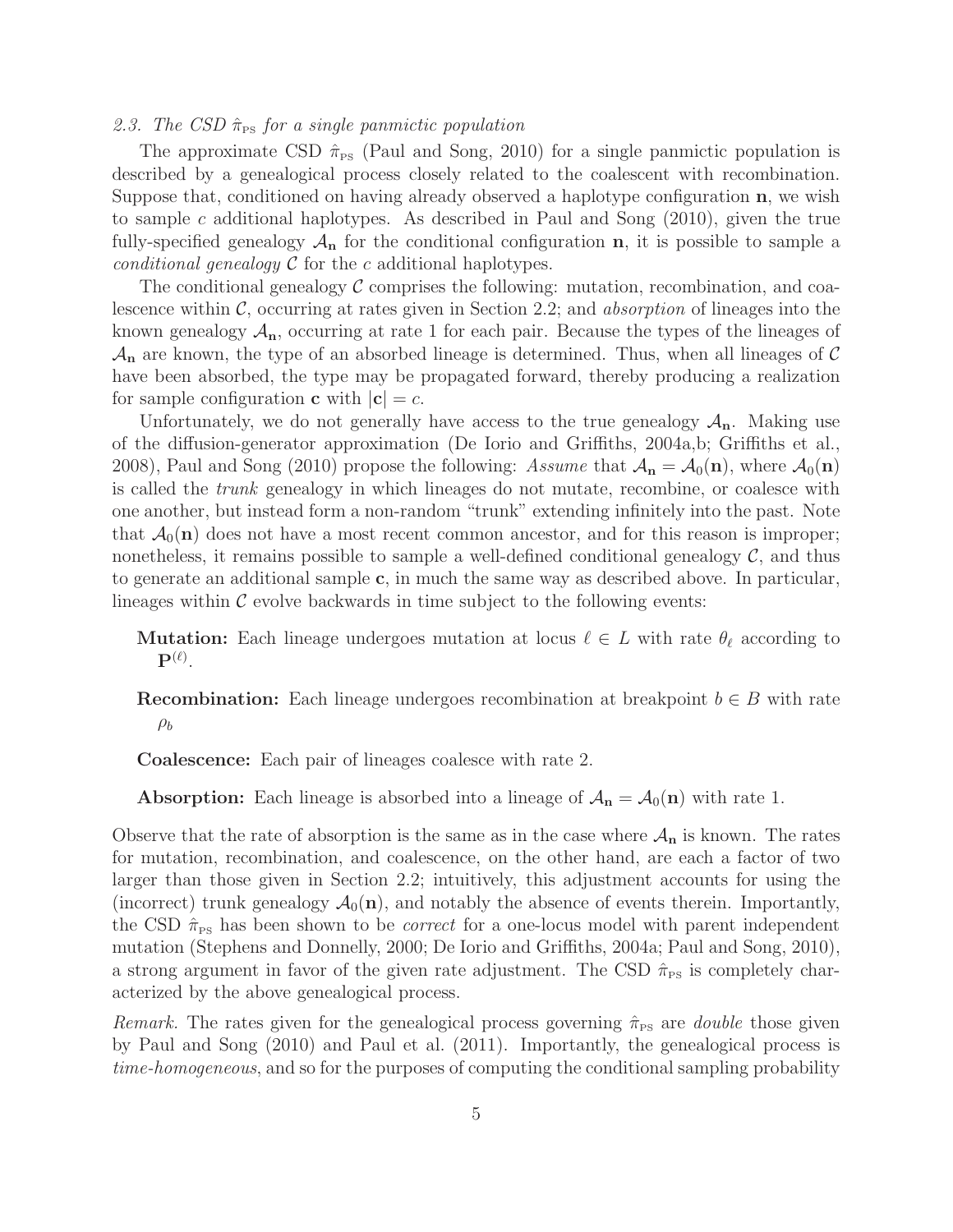$(CSP)$   $\hat{\pi}_{PS}(\mathbf{c}|\mathbf{n})$ , this modification has no effect (indeed, any constant multiple of the rates will yield the same CSP). However, we believe that the scaling adopted here admits a natural interpretation of the absorption time as a true coalescence time. For example, consider sampling a single haplotype conditional on a configuration **n** with  $|\mathbf{n}| = 1$ ; analogous to coalescence of two lines in Kingman's coalescent, absorption in the genealogical process associated with  $\hat{\pi}_{\text{PS}}$  occurs at rate 1.

## 3. A new CSD  $\hat{\pi}_{\text{Mig}}$  for structured populations with recombination and migration

We now introduce an approximate CSD  $\hat{\pi}_{Mig}$  by extending the genealogical process of Section 2.3 to a general structured population with  $|\Gamma| \geq 1$ . Suppose that conditioned on having already observed a structured sample configuration **n**, we wish to sample c additional haplotypes with  $c_{\gamma}$  of them in each deme  $\gamma$ . As before, given the true fully-specified genealogy  $\mathcal{A}_{n}$  for the conditional configuration **n**, including migration events, it is possible to sample a conditional genealogy C for the c additional haplotypes. The conditional genealogy C comprises the events and corresponding rates of Section 2.2, this time including migration, and the *absorption* of lineages in each deme  $\gamma$  into lineages of  $\mathcal{A}_{n}$  in deme  $\gamma$ . These latter absorption events occur at rate  $\kappa_{\gamma}^{-1}$ .

In practice, we do not have access to the true genealogy  $A_n$ , but the diffusion-generator technique (De Iorio and Griffiths, 2004a,b; Griffiths et al., 2008; Paul and Song, 2010) again implies the following approximation: Assume that  $A_{n} = A_0(n) = \{A_0(n_{\gamma})\}_{\gamma \in \Gamma}$ , where  $\mathcal{A}_0(\mathbf{n}_{\gamma})$  is the non-random sub-trunk genealogy associated with deme  $\gamma$ , within which lineages do not mutate, recombine, migrate, or coalesce with one another. As in Section 2.3, given this assumption it remains possible to sample a well-defined conditional genealogy  $\mathcal{C}$ , and thus to generate the additional structured sample c. Specifically, lineages within each deme  $\gamma$  of C evolve backwards in time subject to the following events:

- **Mutation:** Each lineage undergoes mutation at locus  $\ell \in L$  with rate  $\theta_{\ell}$  according to the mutation transition matrix  $\mathbf{P}^{(\ell)}$ .
- **Recombination:** Each lineage undergoes recombination at breakpoint  $b \in B$  with rate  $\rho_b$ .
- **Migration:** Each lineage migrates to deme  $\gamma'$  with rate  $m_{\gamma\gamma'}$ .

**Coalescence:** Each pair of lineages coalesces with rate  $2\kappa_{\gamma}^{-1}$ .

**Absorption:** Each lineage is absorbed into a lineage of  $\mathcal{A}_0(\mathbf{n}_{\gamma})$  with rate  $\kappa_{\gamma}^{-1}$ .

Observe that the rates of mutation, recombination, migration, and coalescence are a factor of two larger than when the true genealogy  $A_n$  is known. Intuitively, this again accounts for using the (incorrect) trunk genealogy  $\mathcal{A}_0(n)$ , and particularly the absence of events therein; see the remark at the end of Section 2.3. The approximate CSD  $\hat{\pi}_{\text{Mig}}$  is completely characterized by this genealogical process. See Figure  $1(a)$  for an illustration.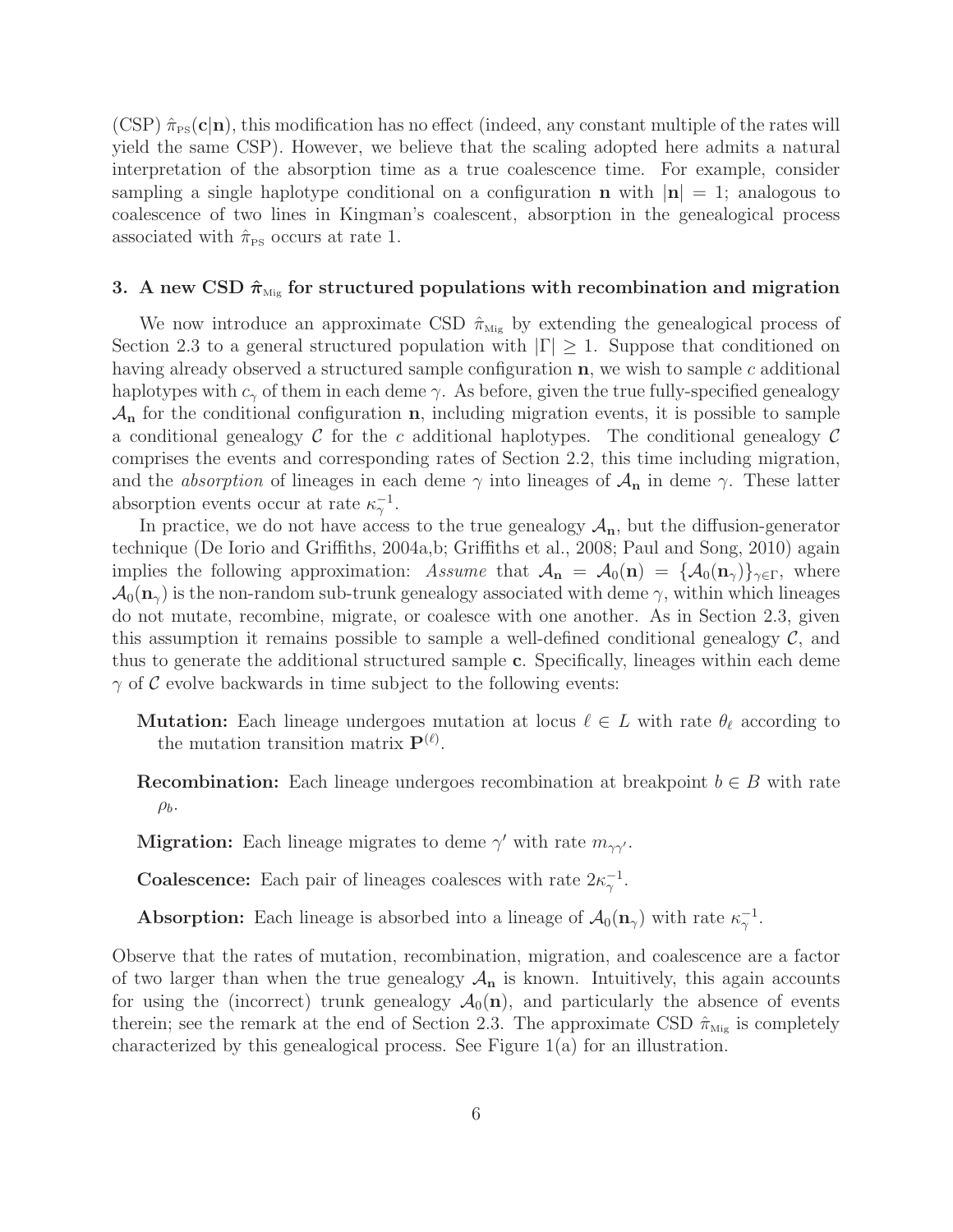*Remark.* For strongly asymmetric migration rates, the approximate CSD  $\hat{\pi}_{\text{Mig}}$ , and in particular the assumed trunk genealogy  $\mathcal{A}_0(n)$ , may be very inaccurate. Consider for example the case of two demes and  $m_{12} \gg m_{21}$ . The expected time for an additionally sampled haplotype in deme 2 to be absorbed into the trunk in deme 1 will be very large, since the lineages in the trunk genealogy  $\mathcal{A}_0(\mathbf{n}_1)$  are confined to stay in deme 1. In case of the true genealogy  $\mathcal{A}_{n}$ , however, one would expect the lineages of the haplotypes in the observed configuration in deme 1 to cross over to deme 2 quickly and coalesce more recently with the additional lineage.

We now consider computing the CSP  $\hat{\pi}_{Mig}(\mathbf{c}|\mathbf{n})$ . It is possible to derive the following result directly using the diffusion-generator approximation, but we defer this work to Appendix A. Below, we obtain the result through the genealogical process detailed above; using typical forward-backward genealogical arguments in coalescent theory, we deduce that  $\hat{\pi}_{\text{Mig}}(c|n)$ satisfies the following equation:

$$
\hat{\pi}_{\text{Mig}}(\mathbf{c}|\mathbf{n}) = \frac{1}{\mathcal{N}} \cdot \sum_{\substack{\gamma \in \Gamma, \\ h \in \mathcal{H}}} c_{\gamma,h} \bigg[ \bigg( n_{\gamma,h} + c_{\gamma,h} - 1 \bigg) \kappa_{\gamma}^{-1} \hat{\pi}_{\text{Mig}}(\mathbf{c} - \mathbf{e}_{\gamma,h}|\mathbf{n}) \n+ \sum_{\ell \in L} \theta_{\ell} \sum_{a \in E_{\ell}} \mathbf{P}_{a,h[\ell]}^{(\ell)} \hat{\pi}_{\text{Mig}}(\mathbf{c} - \mathbf{e}_{\gamma,h} + \mathbf{e}_{\gamma,\mathcal{S}_{\ell}^{a}(h)}|\mathbf{n}) \n+ \sum_{b \in B} \rho_{b} \sum_{h' \in \mathcal{H}} \hat{\pi}_{\text{Mig}}(\mathbf{c} - \mathbf{e}_{\gamma,h} + \mathbf{e}_{\gamma,\mathcal{R}_{b}(h,h')} + \mathbf{e}_{\gamma,\mathcal{R}_{b}(h',h)}|\mathbf{n}) \n+ \sum_{\gamma' \neq \gamma} m_{\gamma\gamma'} \hat{\pi}_{\text{Mig}}(\mathbf{c} - \mathbf{e}_{\gamma,h} + \mathbf{e}_{\gamma',h}|\mathbf{n}) \bigg],
$$
\n(3.1)

where  $\mathcal{S}_{\ell}^{a}(h)$  denotes the haplotype obtained by substituting the allele at locus  $\ell$  of h with allele a, and  $\mathcal{R}_b(h, h')$  denotes the haplotype obtained, via recombination about breakpoint  $b = (\ell, \ell+1)$ , by joining the (partial) haplotypes  $h[1:\ell]$  and  $h'[\ell+1, k]$ . The first term on the right hand side of this equation corresponds to coalescence and absorption of haplotype h in deme  $\gamma$ , and the subsequent terms correspond to mutation, recombination, and migration, respectively. The normalizing constant  $\mathcal N$  is given by

$$
\mathcal{N} = \sum_{\gamma \in \Gamma} c_{\gamma} \left[ (n_{\gamma} + c_{\gamma} - 1) \kappa_{\gamma}^{-1} + \sum_{\ell \in L} \theta_{\ell} + \sum_{b \in B} \rho_{b} + \sum_{\gamma' \neq \gamma} m_{\gamma \gamma'} \right].
$$

Equation (3.1) is for the "full" (conditional) genealogical process, and, because of the recombination terms, it cannot be directly computed by solving a set of linear equations. However, as in Paul and Song (2010), it is possible to derive a "reduced" recursion related to (3.1) that can be computed by solving a finite set of linear equations. Unfortunately, the number of variables in the set of equations grows super-exponentially with both the number of loci and the number of haplotypes in the sample configuration n, making it computationally intractable for all but the smallest problems. In the following section, we propose accurate approximations that allow for efficient computation.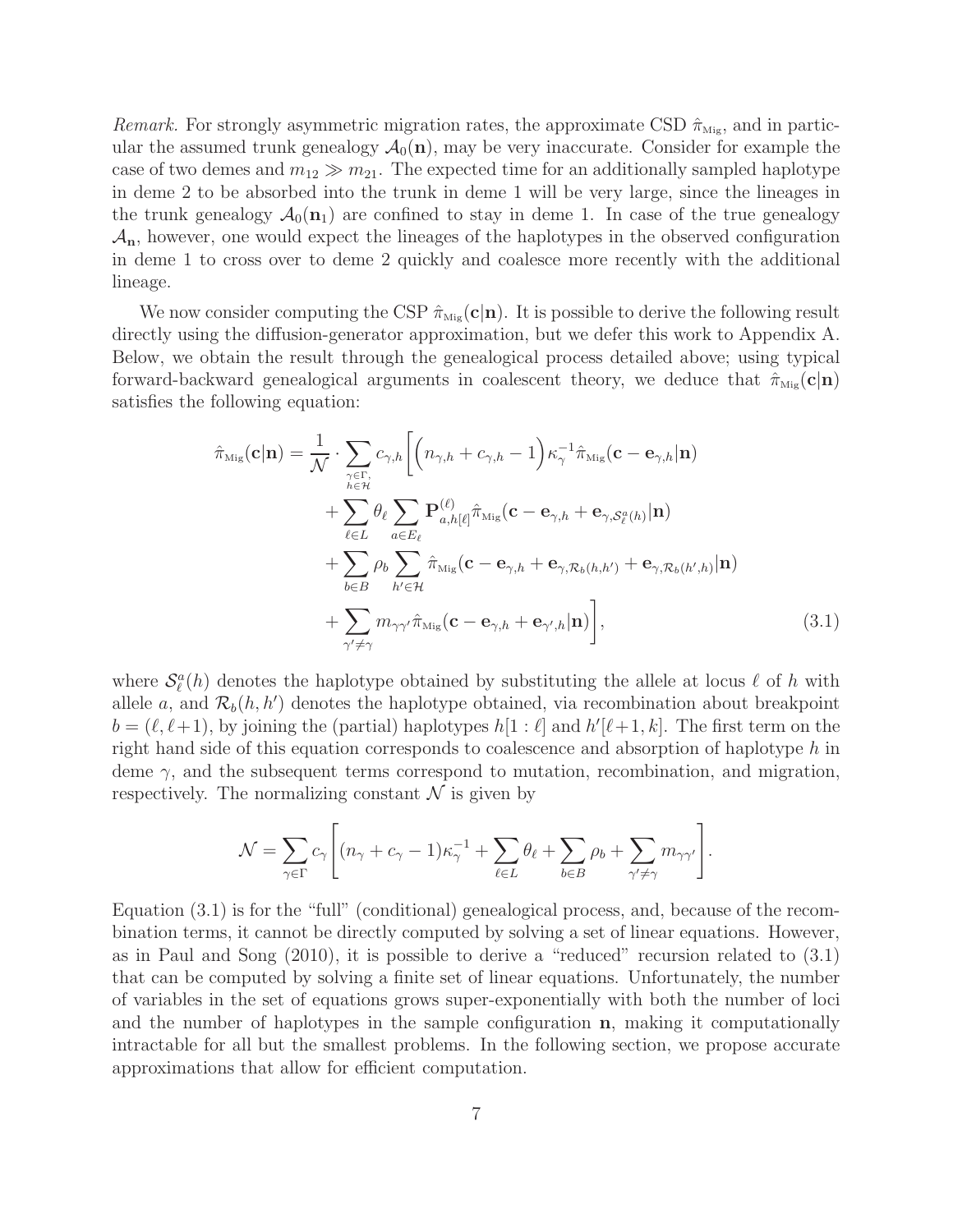

(a)  $\hat{\pi}_{\text{Mig}}$ 





(c)  $\hat{\pi}_{\text{MigSMC-AO}}$ 

Figure 1: Illustration of the subsequent approximations to the true conditional sampling distribution. The three loci of each haplotype are each represented by a filled circle, with the color indicating the allelic type at that locus. The trunk genealogies in deme 1  $\mathcal{A}_0(\mathbf{n}_1)$  and deme 2  $\mathcal{A}_0(\mathbf{n}_2)$ , as well as the conditional genealogy  $C$  are indicated. The different demes are indicated by the white and the grey background. Time is represented vertically, with the present (time 0) at the bottom of the illustration. (a) The genealogical interpretation: Mutation events, along with the locus and resulting haplotype, are indicated by small arrows. Recombination events, and the resulting haplotype, are indicated by branching events in  $C$ . Migration events are indicated by switching to another deme. Absorption events, and the corresponding absorption time  $(t^{(a)}$  and  $t^{(b)})$  and haplotype  $(h^{(a)}$  and  $h^{(b)}$ , respectively), are indicated by dot-dashed horizontal lines. (b) The corresponding sequential interpretation: The marginal genealogies at the first, second, and third locus are emphasized as dotted, dashed, and solid lines, respectively. Mutation events at each locus, along with resulting allele, are indicated by small arrows. Absorption events at each locus are indicated by horizontal lines. (c) The corresponding sequential interpretation where just the deme of absorption, the time of absorption, and the absorbing haplotype are recorded. The gap in the ancestral lineages indicates that the marginal conditional genealogy is integrated out.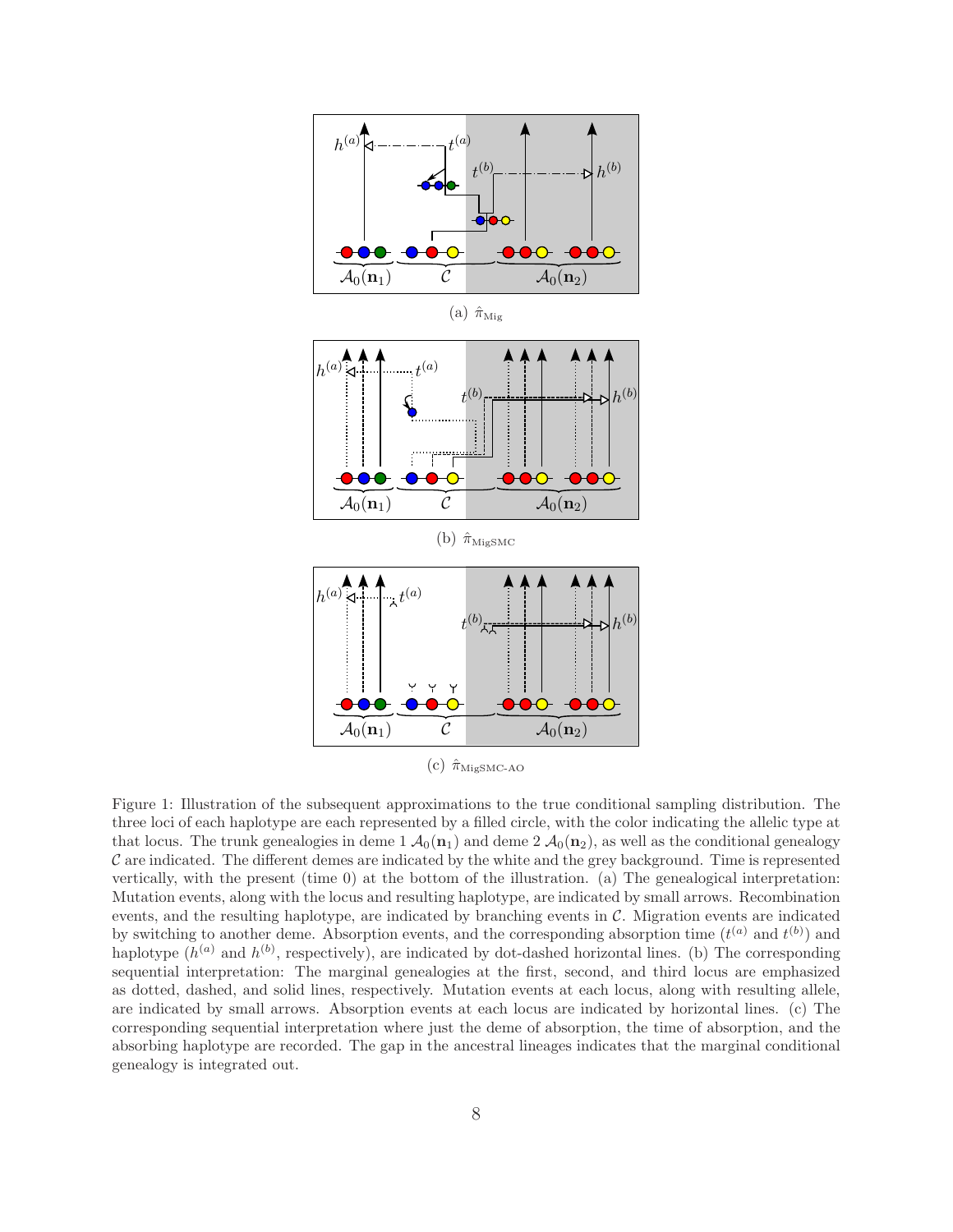# 4. An efficiently computable CSD as an approximation of  $\hat{\pi}_{\text{Mig}}$

As described above, the recursion for  $\hat{\pi}_{\text{Mig}}(c|n)$  becomes computationally intractable for even modest datasets. In what follows, we adopt a set of approximations to obtain a CSD that admits efficient implementation, while retaining the accuracy of  $\hat{\pi}_{\text{Mie}}$ .

## 4.1. The CSD  $\hat{\pi}_{\text{MiggsMC}}$ : Sequentially Markov approximation of C

We follow Paul et al. (2011) and use ideas underlying the SMC (Wiuf and Hein, 1999; McVean and Cardin, 2005; Marjoram and Wall, 2006) to approximate  $\hat{\pi}_{Mig}$ . Briefly, observe that a given conditional genealogy induces a marginal conditional genealogy (MCG) at each locus, where each MCG comprises a series of mutation and migration events, and the eventual absorption into a lineage of the sub-trunk in a certain deme. See Figure 1(b) for an illustration. The key insight, initially provided by Wiuf and Hein (1999), is that we can generate the conditional genealogy as a sequence of MCGs, rather than backwards in time. Moreover, though the sequence is not formally Markov, it is well approximated (McVean and Cardin, 2005; Marjoram and Wall, 2006; Paul et al., 2011) by a Markov process using a two-locus transition density. Applying this approximation to  $\hat{\pi}_{\text{Mig}}$  yields the sequentially Markov CSD  $\hat{\pi}_{\text{MiggsMC}}$ . For ease of exposition, we restrict attention to the case of sampling a single additional haplotype, denoted  $\mathfrak{h}$ , but the ideas generalize, in principle, to sampling two or more additional haplotypes.

Since mutations can be superimposed onto the conditional genealogy, we first consider generating a sequence of MCGs without mutations according to a Markov process. The genealogical process underlying  $\hat{\pi}_{\text{Mig}}$  yields the following sampling procedure for the MCG at an arbitrary locus: The ancestral lineage of the additionally sampled haplotype initially resides in deme  $\alpha$ , where the additional haplotype is sampled, and proceeds backwards in time, subject to the migration process, until being absorbed into a lineage of the sub-trunk  $\mathcal{A}_0(\mathbf{n}_{\gamma})$  within the current deme  $\gamma$ . The associated marginal distribution is used as the initial distribution at the first locus.

Conditional on the marginal genealogy at locus  $\ell-1$ , the marginal genealogy at locus  $\ell$ can be sampled by first placing recombination events onto the MCG at locus  $\ell-1$  according to a Poisson process with rate  $\rho_{(\ell-1,\ell)}$ . If no recombination occurs, the marginal genealogy at locus  $\ell$  is identical to the one at locus  $\ell - 1$ . If recombination does occur, the MCG at locus  $\ell$  is identical to the MCG at locus  $\ell - 1$  up to the time  $t_b$  of the most recent recombination event. At this point, the lineage resides in the same deme in which the ancestral lineage at locus  $\ell - 1$  resided at the time of the recombination event, and, independently of the lineage at locus  $\ell - 1$ , proceeds backwards in time, subject to the migration process, until being absorbed into a lineage of the sub-trunk  $\mathcal{A}_0(\mathbf{n}_\gamma)$  within the current deme  $\gamma$ . Figure 2 illustrates this transition mechanism for the Markov process.

Conditional on the MCG at locus  $\ell$ , mutations are superimposed onto the MCG according to a Poisson process with rate  $\theta_{\ell}$ . The MCG is absorbed into a trunk lineage corresponding to some haplotype h, thereby specifying an "ancestral" allele  $h[\ell]$ . This allele is then propagated to the present according to the mutations and the mutation transition matrix  $\mathbf{P}^{(\ell)}$ , thereby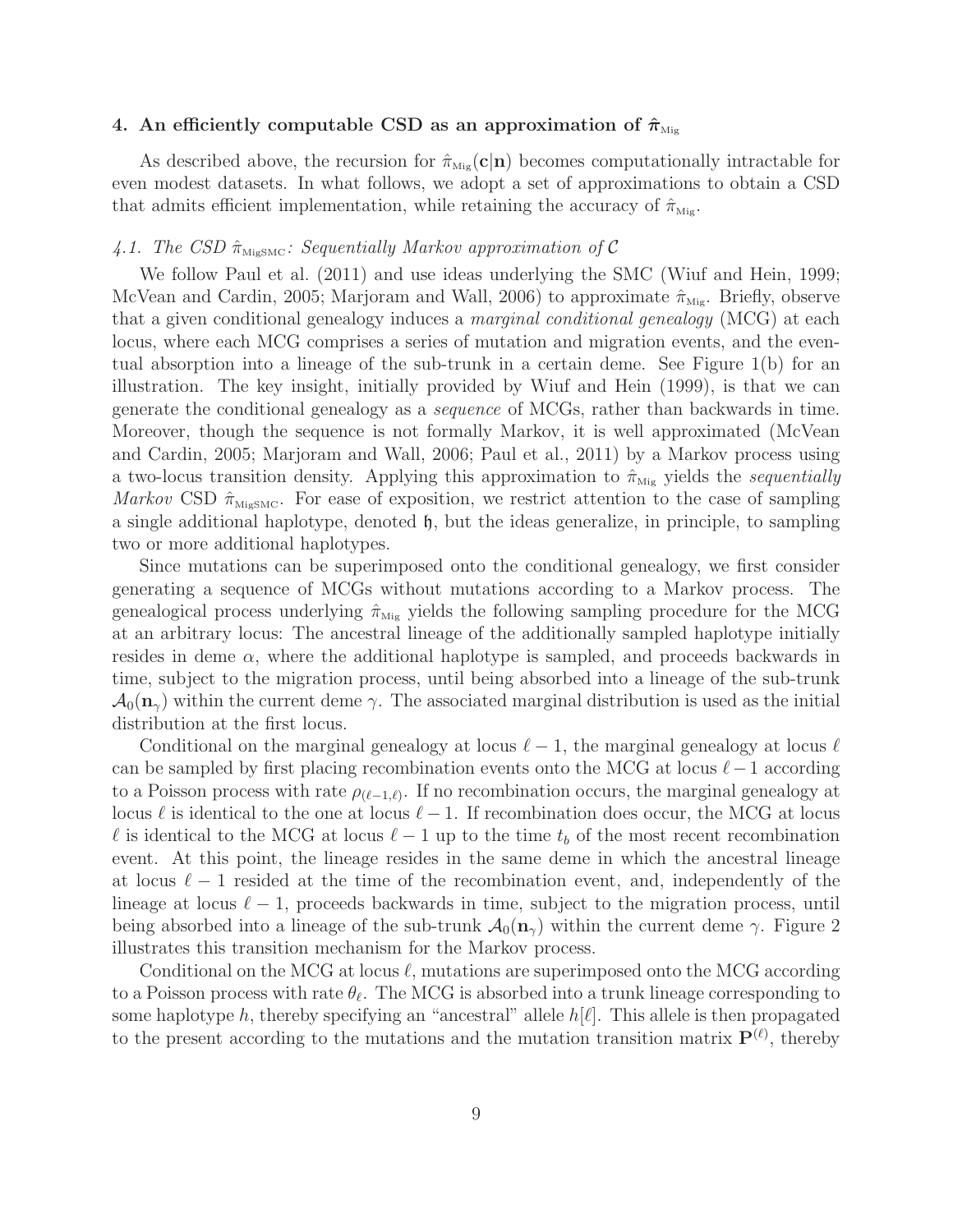

Figure 2: The transition density from locus  $\ell - 1$  to locus  $\ell$  in the model underlying  $\hat{\pi}_{\text{MigSMC}}$  is illustrated. The white and the grey background symbolize the two different demes that the ancestral lineage can reside in. (1) A Poisson number of recombination events is placed uniformly onto the marginal conditional genealogy at locus  $\ell - 1$ . (2) If the time  $t_b$  of the most recent recombination event is more recent than the time of absorption  $t_{\ell-1}$ , then the marginal conditional genealogy up to this time is copied to locus  $\ell$ . (3) The ancestral lineage at locus  $\ell$  evolves according to migration until it is absorbed at time  $t_{\ell}$  into the trunk in some deme.

generating an allele at locus  $\ell$  of the additional haplotype. We refer to the associated distribution of alleles as the emission distribution.

It is possible to write down explicit expressions for the initial, transition, and emission distributions for  $\hat{\pi}_{\text{MigSMC}}$ . However, as the state space for the MCG at each locus includes the entire migrational history, an efficient algorithm for computing the CSP is not known. In the next subsections, we introduce further approximations to this model in order to admit an efficient implementation.

Although we do not prove it here, we note that, analogous to Paul et al. (2011), the sequentially Markov version of the CSD can be obtained from the genealogical process introduced in Section 3 by prohibiting coalescence events in the conditional genealogy between lineages not ancestral to any overlapping parts of the additionally sampled haplotypes. In the case of sampling one additional haplotype, this corresponds to prohibiting all coalescence events in the conditional genealogy. This observation allows one to write down a recursive formula to compute probabilities under  $\hat{\pi}_{\text{MiggsMC}}$ , but this again does not lead to an efficient implementation.

## 4.2. The CSD  $\hat{\pi}_{\text{MiggsMC-AO}}$ : Keeping track of the absorption time only

As noted in the previous subsection, if we keep track of all demes in which the additional ancestral lineage at a given locus resides at any given time in the past, then the MCG is a complicated object. To remedy this, we approximate the full marginal genealogy by just recording the time until absorption, as well as the deme in which the ancestral lineage resides at the time of absorption and also the absorbing haplotype. The reduced MCG at locus  $\ell$  is thus given by a triplet of random variables  $(G_{\ell}^{A}, T_{\ell}^{A}, H_{\ell}^{A}) \in \Gamma \times \mathbb{R}_{\geq 0} \times \mathcal{H}$ , that is the deme of absorption  $G_{\ell}^A$ , the absorption time  $T_{\ell}^A$ , and the absorbing haplotype  $H_{\ell}^A$ . Henceforward, we use S to denote  $\Gamma \times \mathbb{R}_{\geq 0} \times \mathcal{H}$ .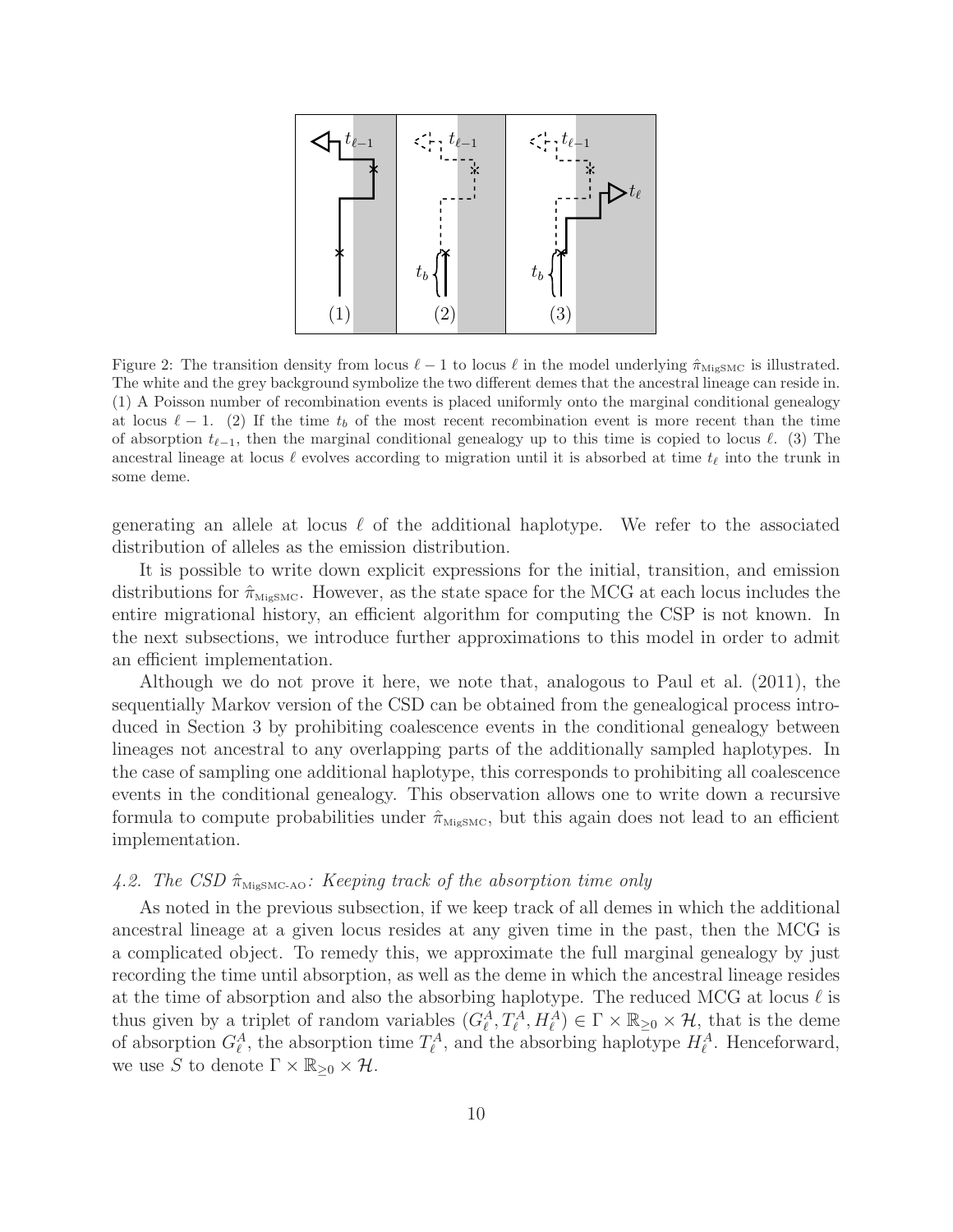Now, observe that the marginal migration dynamics of the ancestral lineage at a single locus can be described by a continuous-time Markov chain with a finite state space. The states can be divided in two groups: one state for each deme denoting residence in that deme before being absorbed into the trunk, and another one for each deme to represent being absorbed into a lineage of the trunk in the given deme at some previous time. We denote the set of states by  $\{1, \ldots, g, a_1, \ldots, a_g\}$ , where, for  $1 \leq i \leq g$ , state i denotes residence in deme i, and state  $a_i$  denotes absorption in deme i. The dynamics of the Markov chain is given by the  $(2g \times 2g)$ -dimensional block-specified rate matrix

$$
Z = \begin{pmatrix} M - A & A \\ \mathbf{0} & \mathbf{0} \end{pmatrix},
$$

where **0** is a  $(g \times g)$ -dimensional matrix of zeros, M is the  $(g \times g)$ -dimensional matrix of migration rates which govern the transitions between the first group of states (the nonabsorbed states), and A is the  $(q \times q)$ -dimensional diagonal matrix

$$
A = \begin{pmatrix} \kappa_1^{-1} n_1 & \cdots & 0 \\ \vdots & \ddots & \vdots \\ 0 & \cdots & \kappa_g^{-1} n_g \end{pmatrix}
$$

which governs the transition into the second group (the absorbed states). The diagonal form ensures that the absorbed state  $a_i$  can be reached only if the ancestral lineage currently resides in deme i. Also, note that absorption is proportional to the inverse of relative size  $\kappa_i^{-1}$  $i$ <sup>-1</sup> of deme *i*, as well as the number of trunk-lineages  $n_i$  in deme *i*. Because the absorbing states are also absorbing in the context of the Markov chain, the rows of Z corresponding to these states are set to zero.

The process generating the conditional genealogy for the whole additional haplotype proceeds sequentially along the haplotype, and thus admits a natural interpretation in an HMM framework, where the MCG at a given locus is the hidden state and the allele of the additionally sampled haplotype at this locus is the emitted symbol. We now describe the initial density, the transition density, and the emission probability.

#### 4.2.1. Initial density

Standard theory of Markov chains yields that the probabilities of interest for the initial density can be found in the respective entries of the transition semigroup. If the additional haplotype is sampled at present in deme  $\alpha$ , the probability of residing in deme i and not being absorbed more recently than time t into the past is  $(e^{tZ})_{\alpha,i}$ . On the other hand, the cumulative probability of being absorbed in deme  $i$  more recently than time  $t$  is given by  $(e^{tZ})_{\alpha,a_i}$ . Thus, the initial density of state  $s = (\omega, h, t)$ , that is the density of being absorbed in deme  $\omega$  at time t into the trunk-lineage of haplotype h, is given by the derivative of the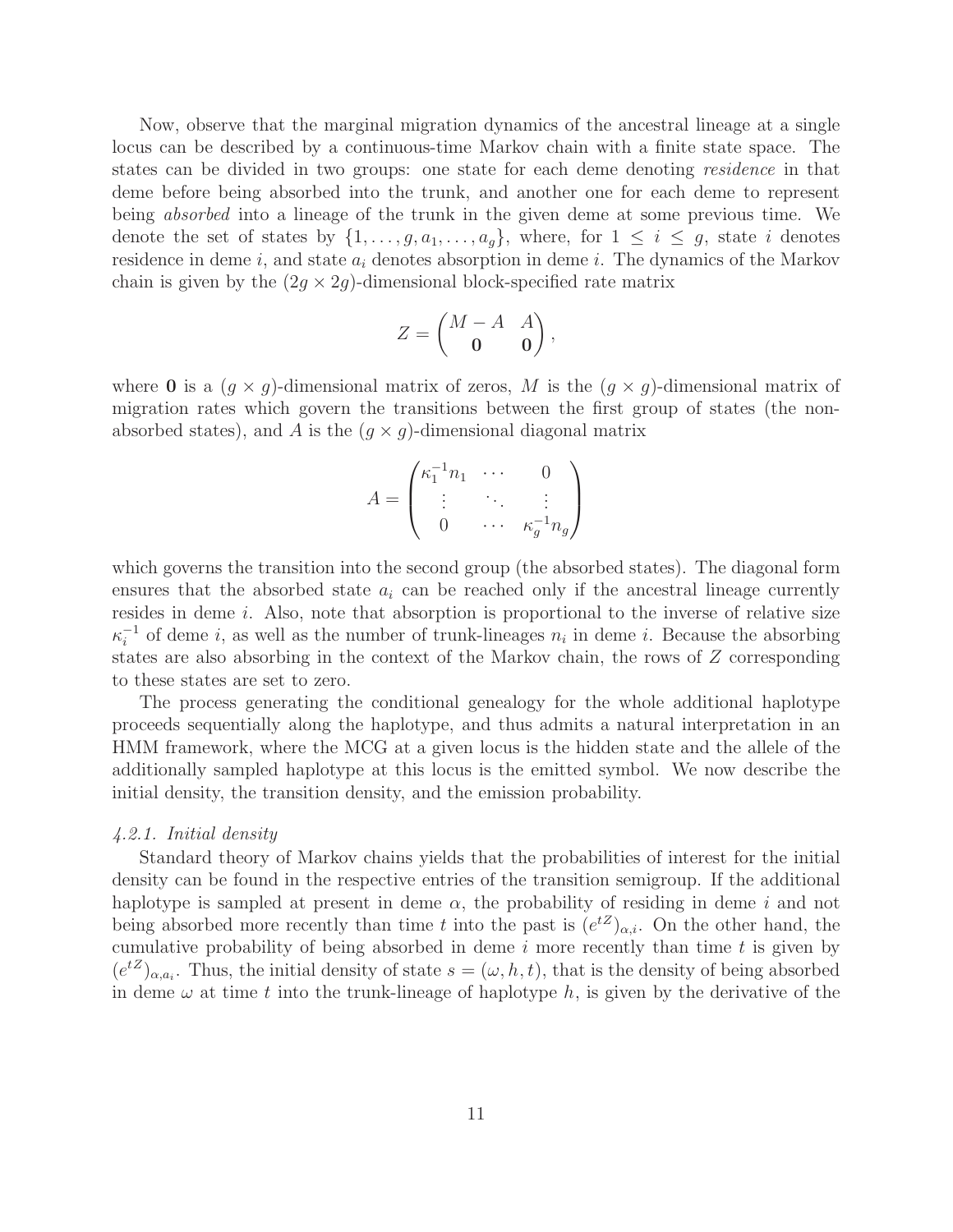latter matrix exponential:

$$
\zeta^{(\mathbf{n})}(s) = \frac{d}{dt} \mathbb{P} \{ G^A = \omega, T^A \le t, H^A = h \}
$$
  
= 
$$
\frac{d}{dt} \left\{ \frac{n_{\omega, h}}{n_{\omega}} (e^{tZ})_{\alpha, a_{\omega}} \right\}
$$
  
= 
$$
\frac{n_{\omega, h}}{n_{\omega}} (Ze^{tZ})_{\alpha, a_{\omega}}.
$$
 (4.1)

The factor  $n_{\omega,h}/n_{\omega}$  comes from the fact that absorption into a specific lineage of the trunk is uniform amongst those present in deme  $\omega$ .

#### 4.2.2. Transition density

The density for transition from locus  $\ell-1$  to  $\ell$  using the full MCG, described in Section 4.1, conditions on the full migration history of the lineage of the additionally sampled haplotype at locus  $\ell - 1$ . Thus, at the time of a possible recombination event, all demes up to this event, including the deme where the event takes place are determined. If only the time and the deme of absorption are recorded, then the deme in which the ancestral lineage resides at the time of the recombination event is a random variable with a distribution determined by the dynamics of the Markov chain. Let  $G_{t_b}^B$  denote the random deme in which the ancestral lineage of the additional haplotype resides at the time  $t<sub>b</sub>$  of the recombination event. Then, for  $\gamma \in \Gamma$ , the distribution is given by

$$
\mathbb{P}\{G_{t_b}^B = \gamma \mid T_{\ell-1}^A = t_{\ell-1}, G_{\ell-1}^A = \omega_{\ell-1}\} = \frac{\left[e^{t_b Z}\right]_{\alpha,\gamma} \left[Z e^{(t_{\ell-1}-t_b)Z}\right]_{\gamma,a_{\omega_{\ell-1}}}}{\left[Z e^{t_{\ell-1}Z}\right]_{\alpha,a_{\omega_{\ell-1}}}}.
$$
(4.2)

The transition from  $s_{\ell-1}$  to  $s_{\ell}$  is now given as follows: The time  $t_b$  of the potential recombination event is chosen according to an exponential distribution with rate  $\rho_{(\ell-1,\ell)}$ . If  $t_b \geq t_{\ell-1}$ , no recombination occurs and the MCG  $s_{\ell}$  is identical to  $s_{\ell-1}$ . If  $t_b < t_{\ell-1}$ , then recombination occurs and we use (4.2) to determine the probability that the ancestral lineage resided in a certain deme at the time of the recombination event. The ancestral lineage at locus  $\ell$  proceeds from time  $t_b$  in this deme and is again subject to migration according to the dynamics of the Markov chain governed by rate matrix  $Z$ , until it is absorbed. Integrating over the possible times of the recombination event and summing over the different possible demes yields the following transition density of the hidden state  $s_{\ell}$  at locus  $\ell$ , given  $s_{\ell-1}$  at the previous locus:

$$
\phi_{\rho_b}^{(\mathbf{n})}(s_{\ell}|s_{\ell-1}) = \mathbb{P}\{G_{\ell}^A = \omega_{\ell}, T_{\ell}^A \in dt_{\ell}, H_{\ell}^A = h_{\ell}|G_{\ell-1}^A = \omega_{\ell-1}, T_{\ell-1}^A = t_{\ell-1}, H_{\ell-1}^A = h_{\ell-1}\}\
$$
\n
$$
= e^{-\rho_b t_{\ell-1}} \delta_{s_{\ell}, s_{\ell-1}} + \frac{n_{\omega_{\ell}, h_{\ell}}}{n_{\omega_{\ell}}} \int_{t_b=0}^{t_{\ell-1} \wedge t_{\ell}} e^{-\rho_b t_b} \sum_{\gamma \in \Gamma} \frac{\left[e^{t_b Z}\right]_{\alpha, \gamma} \left[Ze^{(t_{\ell-1}-t_b) Z}\right]_{\gamma, a_{\omega_{\ell-1}}}}{\left[Ze^{t_{\ell-1} Z}\right]_{\alpha, a_{\omega_{\ell-1}}}} \left[Ze^{(t_{\ell}-t_b) Z}\right]_{\gamma, a_{\omega_{\ell}}} dt_b,
$$
\n(4.3)

where  $t_{\ell-1} \wedge t_{\ell}$  denotes the minimum of  $t_{\ell-1}$  and  $t_{\ell}$ .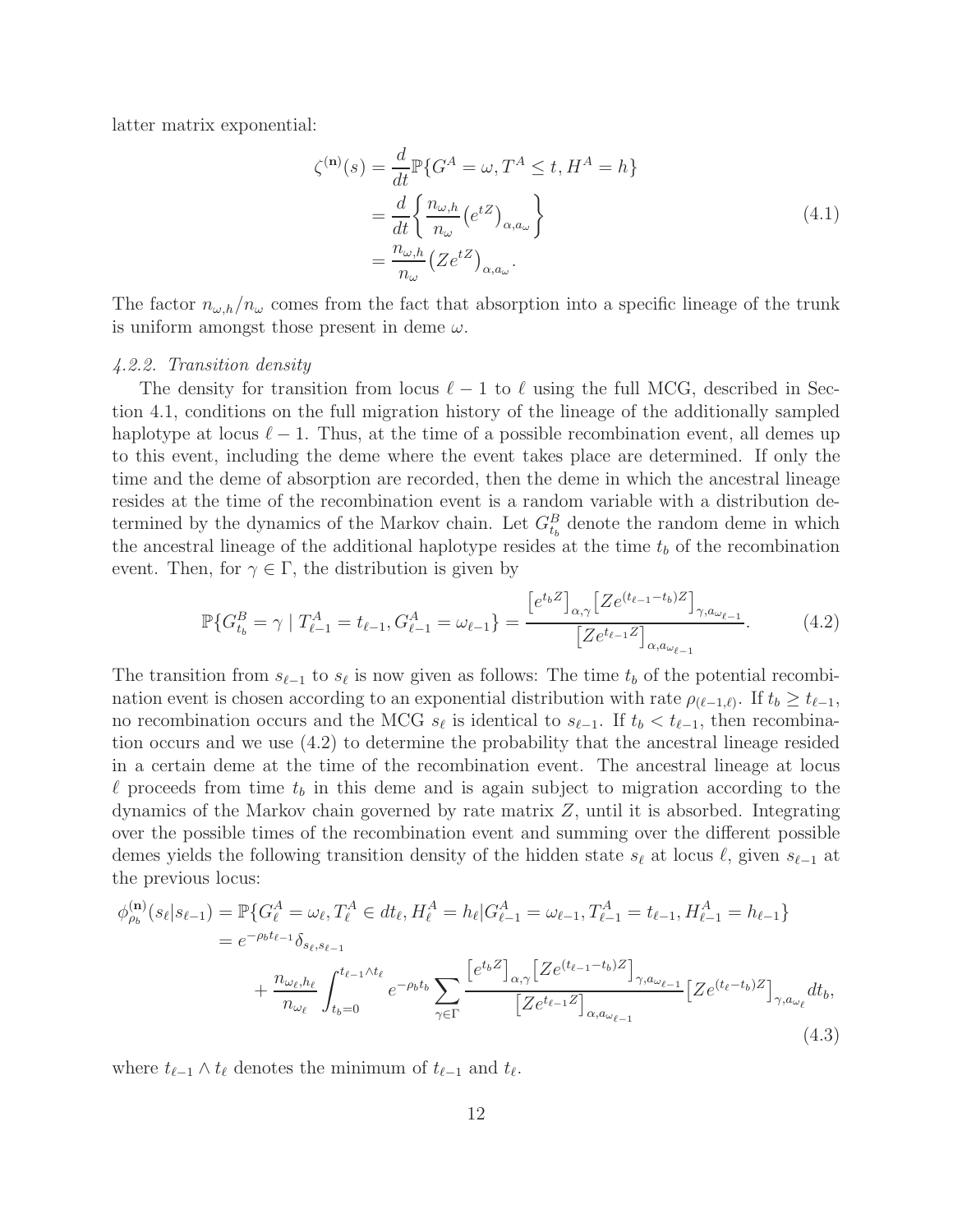#### 4.2.3. Emission probability

Since the mutation rate does not depend on the deme in which the ancestral lineage of the additional haplotype resides, the emission probability at locus  $\ell$  only depends on the absorption time  $t_{\ell}$  and the allele of the absorbing haplotype at that locus  $h_{\ell}[\ell]$ . As described above, a Poisson number (with mean  $t_{\ell}\theta_{\ell}$ ) of mutation events is placed onto the MCG  $s_{\ell}$ and the "ancestral" allele is propagated to the present according to the mutation transition matrix  $\mathbf{P}^{(\ell)}$ . Thus, the probability that the allele of the additional haplotype is  $\mathfrak{h}[\ell]$ , given the hidden state  $s_{\ell}$ , can be written as the following matrix exponential:

$$
\xi_{\theta_{\ell}}^{(\mathbf{n})}(\mathfrak{h}[\ell] \mid s_{\ell}) = \mathbb{P}\{\mathfrak{H}_{\ell} = \mathfrak{h}[\ell] \mid G_{\ell}^{A} = \omega_{\ell}, T_{\ell}^{A} = t_{\ell}, H_{\ell}^{A} = h_{\ell}\}
$$
\n
$$
= \left[e^{t_{\ell}\theta_{\ell}(\mathbf{P}^{(\ell)} - \mathbf{I})}\right]_{h_{\ell}[\ell], \mathfrak{h}[\ell]},\tag{4.4}
$$

where  $\mathfrak{H}_{\ell}$  denotes the random allele emitted at locus  $\ell$ .

# 4.2.4. A hidden Markov model formulation to compute the CSP

Using the quantities introduced in the previous Sections, we can now employ the forward algorithm for this HMM with continuous hidden state space (Cappé et al., 2005) by defining the quantity  $f_{\ell}^{\mathfrak{h}}$  $\mathcal{L}_{\ell}^{0}(\cdot)$  recursively. The base case for the first locus is

$$
f_1^{\mathfrak{h}}(s_1) = \xi_{\theta_1}^{(\mathbf{n})}(\mathfrak{h}[1]|s_1) \cdot \zeta^{(\mathbf{n})}(s_1),
$$

and the recursive step for the transition from locus  $\ell - 1$  to  $\ell$  is

$$
f_{\ell}^{\mathfrak{h}}(s_{\ell}) = \xi_{\theta_{\ell}}^{(\mathbf{n})}(\mathfrak{h}[\ell]|s_{\ell}) \cdot \int \phi_{\rho_{b}}^{(\mathbf{n})}(s_{\ell}|s_{\ell-1}) f_{\ell-1}^{\mathfrak{h}}(s_{\ell-1}) ds_{\ell-1},
$$

where  $b = (\ell - 1, \ell)$ . Finally, the CSP  $\hat{\pi}_{\text{MigSMC-AO}}(\mathfrak{h}|\mathbf{n})$  of an additional haplotype  $\mathfrak{h}$  given the already observed sample configuration n is given by:

$$
\hat{\pi}_{\text{MigSMC-AO}}(\mathfrak{h}|\mathbf{n}) = \int f_k^{\mathfrak{h}}(s_k) ds_k.
$$

The sequentially Markov genealogical process corresponding to the CSD  $\hat{\pi}_{\text{MigSMC-AO}}$  is illustrated in Figure 1(c).

Note that the dynamics of the Markov chain on the hidden states is reversible with respect to the initial density, i.e.,

$$
\phi_{\rho}^{({\bf n})}(s'|s)\zeta^{({\bf n})}(s)=\phi_{\rho}^{({\bf n})}(s|s')\zeta^{({\bf n})}(s')
$$

holds for all recombination rates  $\rho \in \mathbb{R}_{\geq 0}$  and hidden states  $s, s' \in S$ . Thus, the initial density  $\zeta^{(n)}(\cdot)$  is in fact the stationary distribution of the Markov chain on the hidden state space. Reversibility also ensures that the CSP computed starting at the first locus and proceeding forward is the same as the CSP computed when starting at the final locus and proceeding backward.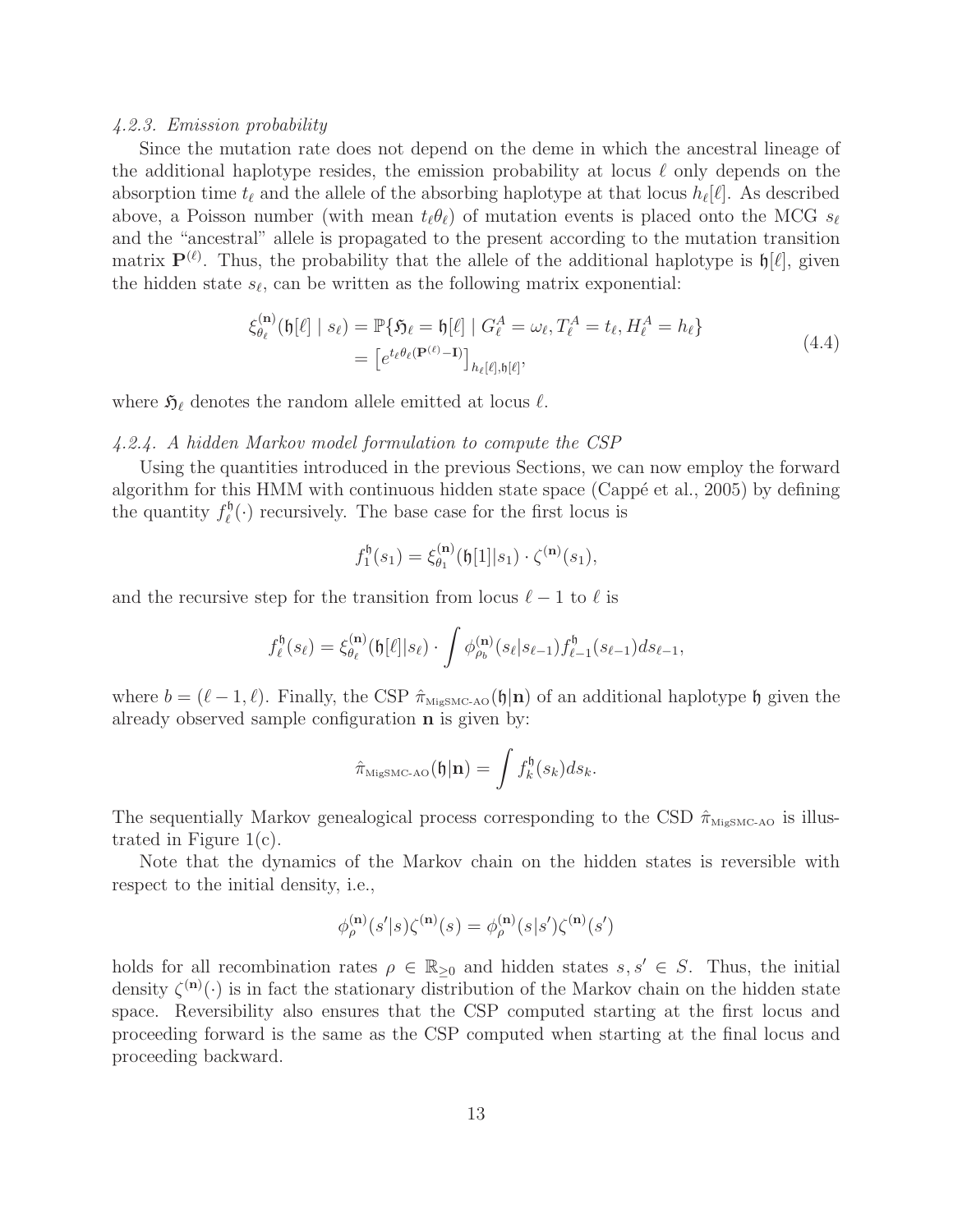#### 4.3. Discretizing time

The reduced hidden state space of the HMM introduced in the previous subsection yields an approximation to the full sequentially Markov conditional sampling distribution. However, the hidden state space (in particular the absorption time) is continuous, making implementation with standard (discrete) HMM methodology impossible. Thus, as in Paul et al. (2011), we propose a further approximation, by discretizing the positive real line into a finite number of intervals and recording the interval that the absorption time falls into. Formally, this corresponds to the approximation that the transition density and emission probability are equal for times that belong to the same interval.

To this end, assume that  $0 = x_0 < x_1 < \cdots < x_d = \infty$  is a finite, strictly increasing sequence in  $\mathbb{R}_{\geq 0} \cup \{\infty\}$  such that  $\mathcal{D} = \{D_j = [x_{j-1}, x_j]\}_{j=1,\dots,d}$  is a partition of  $\mathbb{R}_{\geq 0}$  into d intervals. We denote the discretized hidden state space  $\Gamma \times \{1, \ldots, d\} \times \mathcal{H}$  by  $\Sigma$  and the hidden states by  $\sigma = (\omega, i, h) \in \Sigma$ , where i is the index of the interval of absorption. As before,  $\omega$  denotes the deme and h the trunk lineage of absorption. Based on the partition  $D$ , denote the discretized version of the initial density as

$$
\tilde{\zeta}^{(\mathbf{n})}(\sigma) = \mathbb{P}\{G^A = \omega, T^A \in D_i, H^A = h\}
$$

$$
= \int_{D_i} \zeta^{(\mathbf{n})}(\omega, t, h) dt
$$

$$
= u(\omega, i) \cdot \frac{n_{\omega, h}}{n_{\omega}},
$$

where

$$
u(\omega, i) = \int_{t \in D_i} (Ze^{tZ})_{\alpha, a_{\omega}} dt = (e^{x_i Z})_{\alpha, a_{\omega}} - (e^{x_{i-1} Z})_{\alpha, a_{\omega}}
$$

.

Note that the event  $\{T^A \in D_i\}$  encodes that we only record the time interval in which absorption happens.

Similarly, we can derive the discretized version of the transition density as

$$
\tilde{\phi}_{\rho_b}^{(\mathbf{n})}(\sigma_{\ell}|\sigma_{\ell-1}) = \mathbb{P}\{G_{\ell}^A = \omega_{\ell}, T_{\ell}^A \in D_{i_{\ell}}, H_{\ell}^A = h_{\ell}|G_{\ell-1}^A = \omega_{\ell-1}, T_{\ell-1}^A \in D_{i_{\ell-1}}, H_{\ell-1}^A = h_{\ell-1}\}
$$
\n
$$
= \frac{1}{\tilde{\zeta}^{(\mathbf{n})}(\sigma_{\ell-1})} \int_{D_{i_{\ell}}} \int_{D_{i_{\ell-1}}} \phi_{\rho_b}^{(\mathbf{n})}(\omega_{\ell}, t_{\ell}, h_{\ell}|\omega_{\ell-1}, t_{\ell-1}, h_{\ell-1})\zeta^{(\mathbf{n})}(\omega_{\ell-1}, t_{\ell-1}, h_{\ell-1}) dt_{\ell-1} dt_{\ell}
$$
\n
$$
= y_{\rho_b}(\omega_{\ell-1}, i_{\ell-1}) \cdot \delta_{s_{\ell-1}, s_{\ell}} + z_{\rho_b}(\omega_{\ell}, i_{\ell}|\omega_{\ell-1}, i_{\ell-1}) \cdot \frac{n_{\omega_{\ell}, h_{\ell}}}{n_{\omega_{\ell}}},
$$
\n(4.5)

where explicit expressions of  $y_{\rho_b}(\omega_{\ell-1}, i_{\ell-1})$  and  $z_{\rho_b}(\omega_{\ell}, i_{\ell}|\omega_{\ell-1}, i_{\ell-1})$  are shown in Appendix C. Note that we again only record the intervals containing the absorption times at locus  $\ell - 1$ and  $\ell$ .

Finally, the emission probabilities in the discretized HMM can be obtained via

$$
\tilde{\xi}_{\theta_{\ell}}^{(\mathbf{n})}(\mathfrak{h}[\ell]|\sigma_{\ell}) = \mathbb{P}\{\mathfrak{H}_{\ell} = \mathfrak{h}[\ell]|G_{\ell}^{A} = \omega_{\ell}, T_{\ell}^{A} \in D_{i_{\ell}}, H_{\ell}^{A} = h_{\ell}\}\
$$
\n
$$
= \frac{1}{\tilde{\zeta}^{(\mathbf{n})}(\sigma_{\ell})} \int_{D_{i_{\ell}}} \xi_{\theta_{\ell}}^{(\mathbf{n})}(\mathfrak{h}[\ell]|\omega_{\ell}, t_{\ell}, h_{\ell})\zeta^{(\mathbf{n})}(\omega_{\ell}, t_{\ell}, h_{\ell})dt_{\ell},
$$
\n
$$
(4.6)
$$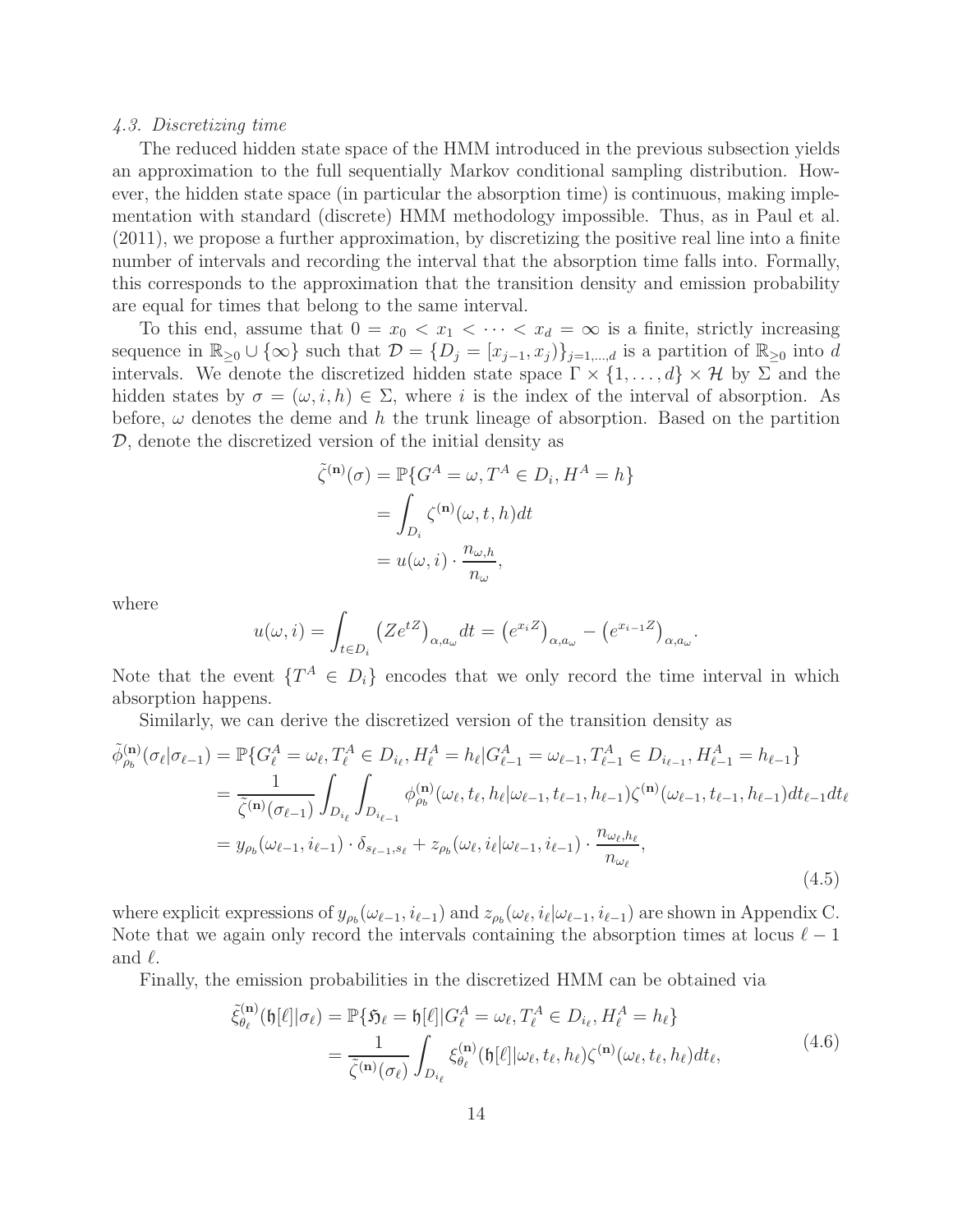and we again provide a more explicit form of this quantity in Appendix C. Note that the emission probability (4.4) in the continuous case is only dependent on the time of absorption and the allele that the absorbing haplotype bears at the given locus. The discretized analog (4.6) on the other hand also depends on the deme that the absorbing haplotype resides in. This is due to the fact that the latter conditions on being absorbed at any point in a given time interval, and since the rate of absorption during that interval depends on the deme, this dependence enters expression (4.6).

With the state space discretized, the CSP can be computed via the standard forward algorithm for HMMs (Cappé et al., 2005). Thus, we define the quantity  $F_{\ell}^{\mathfrak{h}}$  $\ell^0(\sigma_{\ell})$  recursively along loci. At the first locus, we have

$$
F_1^{\mathfrak{h}}(\sigma_1) = \tilde{\xi}_{\theta_1}^{(\mathbf{n})}(\mathfrak{h}[1]|\sigma_1) \cdot \tilde{\zeta}^{(\mathbf{n})}(\sigma_1).
$$

The transition from locus  $\ell - 1$  to locus  $\ell$  is given by

$$
F_{\ell}^{\mathfrak{h}}(\sigma_{\ell}) = \tilde{\xi}_{\theta_{\ell}}^{(\mathbf{n})}(\mathfrak{h}[\ell]|\sigma_{\ell}) \cdot \sum_{\sigma_{\ell-1}\in\Sigma} \tilde{\phi}_{\rho_{b}}^{(\mathbf{n})}(\sigma_{\ell}|\sigma_{\ell-1}) F_{\ell-1}^{\mathfrak{h}}(\sigma_{\ell-1}),
$$

and the probability of observing haplotype h under the discretized HMM is given by

$$
\hat{\pi}_{\text{MigSMC-AOD}}(\mathfrak{h}|\mathbf{n}) := \sum_{\sigma_k \in \Sigma} F_k^{\mathfrak{h}}(\sigma_k),
$$

which provides an approximation to  $\hat{\pi}_{\text{MigSMC-AO}}(\mathfrak{h}|\mathbf{n}).$ Remark.

- 1. In Paul et al. (2011), the authors advocate using a discretization based on points obtained from Gaussian quadrature. However, we obtained numerically more stable results when using a logarithmic discretization, that is  $x_i = -(1/r) \log((d-i)/i)$ , where r is the harmonic mean of the absorption rates in each deme.
- 2. The runtime of the standard implementation of the forward algorithm for HMMs described in the previous paragraph is quadratic in the number of hidden states. In Paul et al. (2011), the authors describe a straightforward implementation of their model that leads to a better bound on the runtime. Since our transition density is of similar form, a similar improvement can be applied here.

#### 5. Application: Estimating migration rates

To demonstrate the utility of our approximate CSD  $\hat{\pi}_{\text{MiggsMC-ADD}}$ , we considered estimating migration rates for data simulated under the full coalescent with recombination and migration. In particular, we simulated data for  $k = 10^4$  bi-allelic loci. For simplicity, we set  $\theta_{\ell} = 5 \times 10^{-2}$  and  $\mathbf{P}^{(\ell)} = \begin{pmatrix} 1/2 & 1/2 \\ 1/2 & 1/2 \end{pmatrix}$  $\binom{1}{2} \binom{1}{2}$  for all  $\ell \in L$ , and  $\rho_b = 5 \times 10^{-2}$  for all  $b \in B$ . We considered a structured population with two demes (i.e.,  $\Gamma = \{1, 2\}$ ), and set  $\kappa_1 = \kappa_2 = 0.5$  and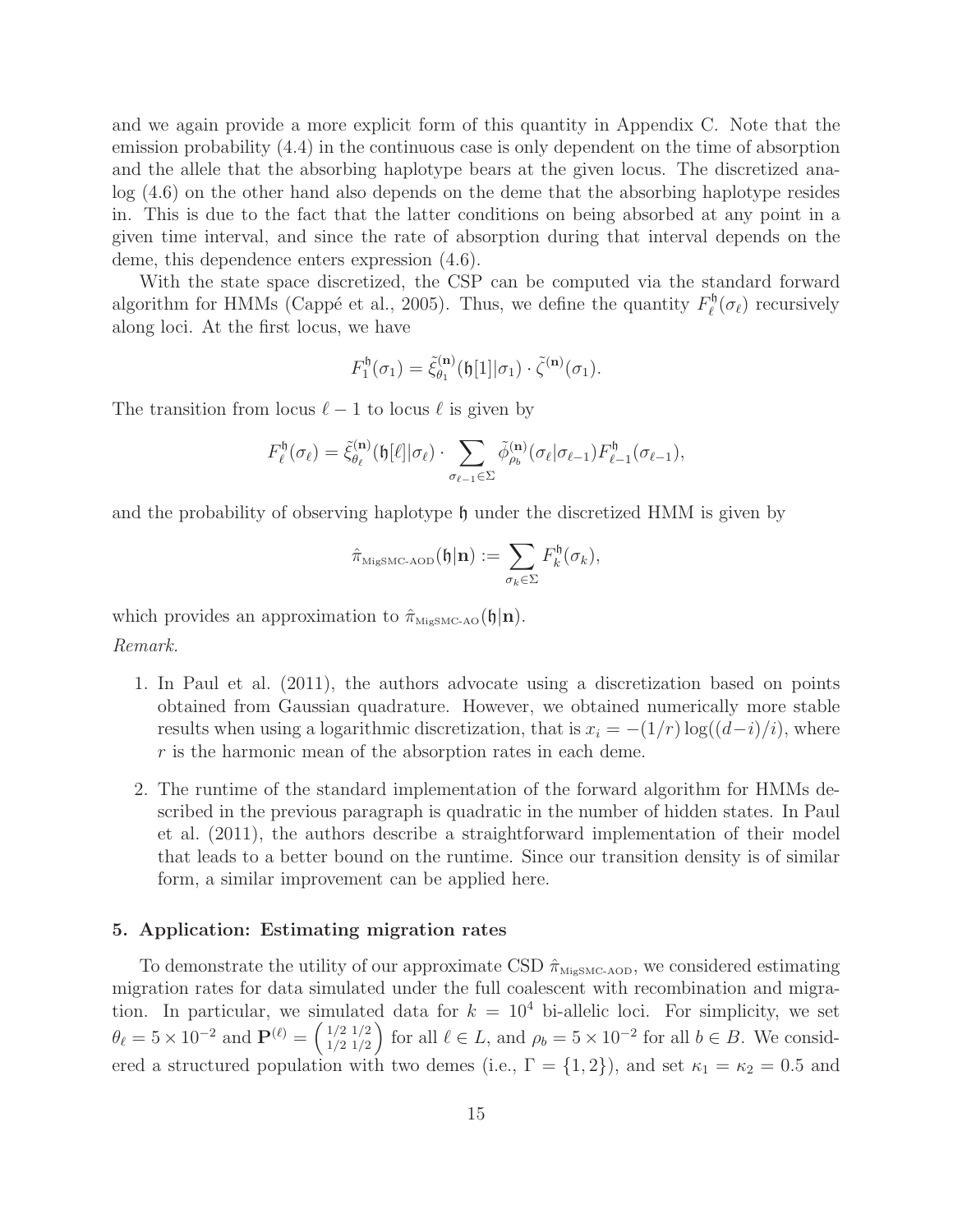

Figure 3: Re-scaled log likelihood surfaces for two sample configurations (generated for  $m = 0.10$ , indicated by a vertical line in the plots), and for each of the three approximate likelihood formulations (LCL, PAC, PCL) described in the text. In both cases, the likelihoods are computed using the true values of  $\theta = 5 \times 10^{-2}$  and  $\rho = 5 \times 10^{-2}$ . (a) A case for which all of the likelihood surfaces are similar (b) A case for which the LCL likelihood surface is substantially different than the likelihood surfaces for PAC and PCL

 $m_{12} = m_{21} = m$ . For each value of  $m \in \{0.01, 0.10, 1.00, 10.0\}$ , we generated 100 datasets with  $n_1 = n_2 = 10$  individuals in each of the two demes.

Observe that the per-individual mutation and recombination rates are thus both approximately  $10^4 \cdot 5 \times 10^{-2} = 5 \times 10^2$ . In humans, for which average per-base mutation and recombination rates are on the order of  $10^{-3}$ , these values correspond to a genomic sequence on the order of 500 kb. We thus reason that the haplotypes we simulated are representative of a relatively longer genomic sequence that has been "compressed", for reasons of computational efficiency, into  $10^4$  loci. Further, we chose the range of migration rates to be compliant with recent estimates in humans (Gutenkunst et al., 2009; Gravel et al., 2011), as well as Drosophila (Wang and Hey, 2010).

We considered three approximate/composite likelihood formulations that make use of the CSD. Let **n** be a particular sample configuration of *n* haplotypes, and write  $\mathbf{n} = \sum_{i=1}^{n} \mathbf{e}_{\gamma_i, h_i}$ .

LCL: In the *Leave-one-out Composite Likelihood*, the likelihood is approximated as a product of CSPs with each the result of removing a single haplotype from the sample configuration:

$$
\text{LCL}(\mathbf{n}) = \bigg[ \prod_{i=1}^{n} \hat{\pi}_{\text{MigSMC-AOD}}(\mathbf{e}_{\gamma_i,h_i}|\mathbf{n}-\mathbf{e}_{\gamma_i,h_i}) \bigg]^{1/n}.
$$

**PAC:** In the popular *Product of Approximate Conditionals* framework (Li and Stephens, 2003), the likelihood is approximated by a conditional decomposition, averaged over 20 random permutations  $\{\sigma_j\}$  of the haplotypes (this number of permutations is as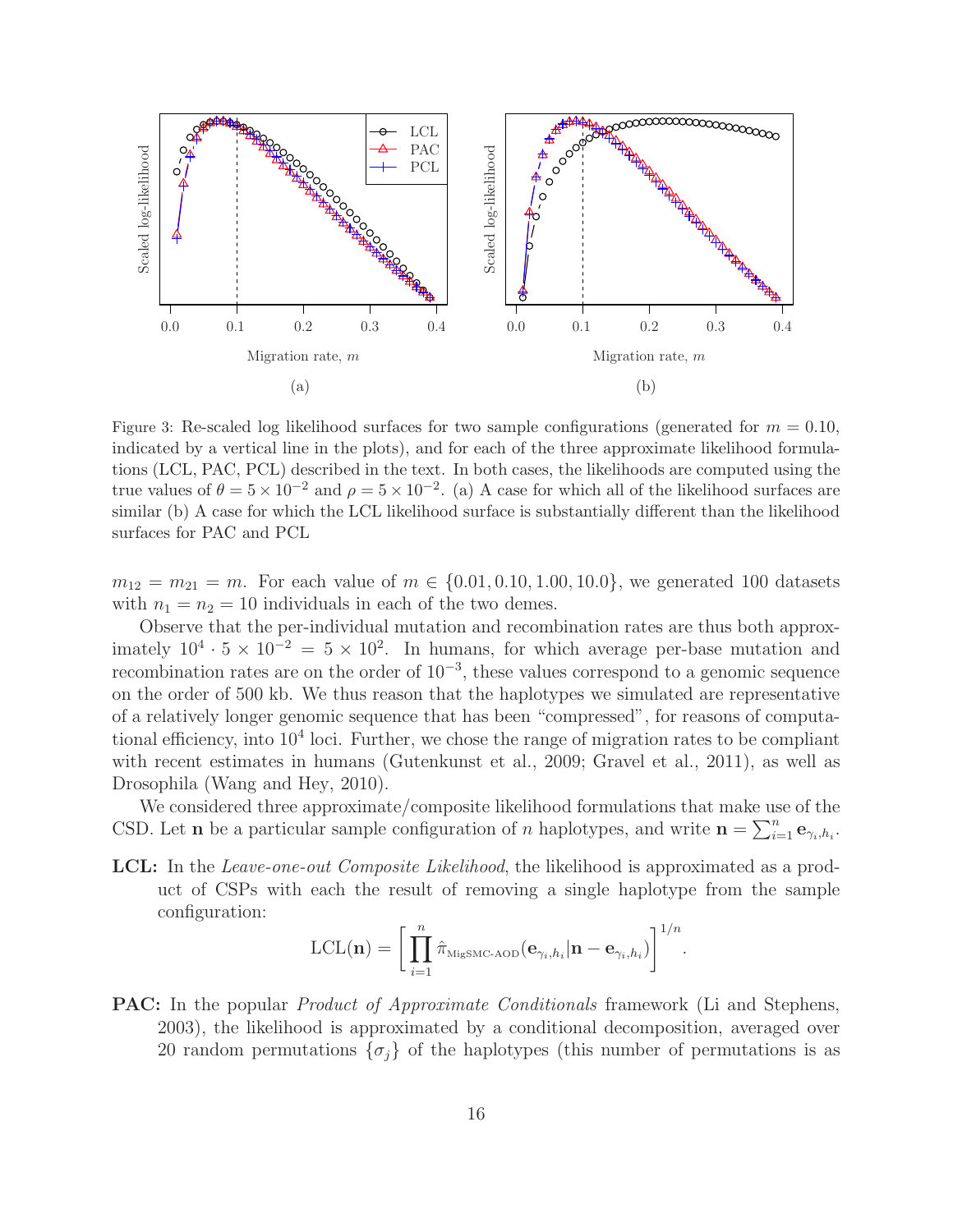suggested by Li and Stephens). Defining  $\sigma_j(\mathbf{e}_{\gamma_i,h_i}) = \mathbf{e}_{\gamma_{\sigma_j(i)},h_{\sigma_j(i)}}$ :

$$
\text{PAC}(\mathbf{n}) = \frac{1}{20} \sum_{j=1}^{20} \prod_{i=1}^{n} \hat{\pi}_{\text{MigSMC-ADD}} \left( \sigma_j(\mathbf{e}_{\gamma_i, h_i}) | \mathbf{n} - \sum_{i'=1}^{i} \sigma_j(\mathbf{e}_{\gamma_{i'}, h_{i'}}) \right).
$$

**PCL:** In the *Pairwise Composite Likelihood*, the likelihood is approximated as a product of CSPs with each a single haplotype conditioned upon a single haplotype:

$$
\text{PCL}(\mathbf{n}) = \prod_{i=1}^{n} \prod_{i' \neq i} \hat{\pi}_{\text{MigSMC-ADD}}(\mathbf{e}_{\gamma_i, h_i} | \mathbf{e}_{\gamma_{i'}, h_{i'}}).
$$

We set the values of  $\theta$  and  $\rho$  to the (true) values used for simulation, and considered the approximate likelihood surfaces for the parameter  $m$ . Figure 3 shows the surfaces for two example configurations (generated as described above) for  $m = 0.10$ . Perhaps most importantly, the likelihood surfaces appear to be unimodal and otherwise well-behaved. In Figure 3(a), the likelihood curves are quite similar to one another, and the maximum likelihood occurs near the true parameter. This is not generally true, however, as evidenced by Figure 3(b), for which the likelihood surface for the LCL method is substantially different than that of PAC and PCL.

We also considered the behavior of the maximum likelihood estimate (MLE) under each of the likelihood approximations. For each simulated dataset, we computed, using golden section search, the MLE migration rate  $\hat{m}$ , and computed  $\log_2(\hat{m}/m)$ , where m is the (true) migration rate used to generate the dataset. In this way, results for different values of  $m$ are directly comparable; a correct estimate of the migration rate produces a value of 0, and under- and overestimation by a factor of two produce values of  $-1$  and 1, respectively. To assess the performance of the MLEs based on the CSD developed in this paper, we also compared with estimates obtained from the widely-used test statistic  $F_{ST}$ :

 $\mathbf{F}_{ST}$ : It can be shown that the migration rate in a symmetric island model with two subpopulations can be estimated by

$$
\hat{m}(\mathbf{n}) = \frac{1}{4} \left( \frac{1}{F_{ST}(\mathbf{n})} - 1 \right),
$$

where  $F_{ST}(n) = 1 - \pi_S(n)/\pi_T(n)$ , with  $\pi_S(n)$  denoting the average within-population diversity and  $\pi_{\rm T}({\bf n})$  the overall diversity; c.f., Charlesworth (1998, Equation (4)). Note that, although Charlesworth discusses three different estimators for  $F_{ST}$ , the corresponding migration rate estimators coincide in models where the sub-populations have equal weights.

For each true migration rate  $m \in \{0.01, 0.10, 1.00, 10.0\}$ , box plots for the transformed MLE under each likelihood approximation and the  $F_{ST}$ -based estimator are presented in Figure 4. Observe that the LCL-based MLE performs very poorly for  $m = 0.01$  (see Figure 4(a)),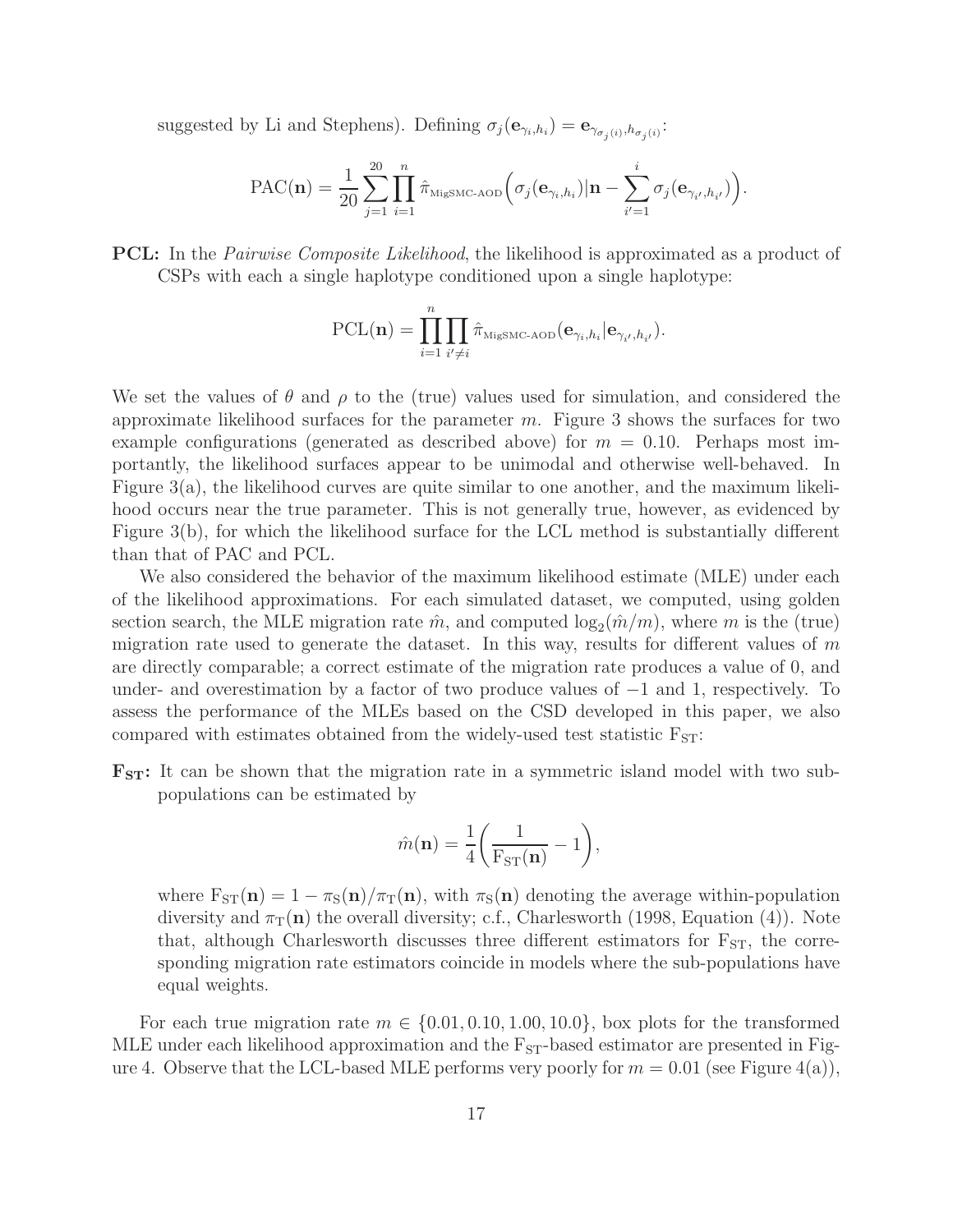

Figure 4: Box plots (produced using the software package R, and including outliers) for the quantity  $\log_2(\hat{m}/m)$  over 100 samples, where  $\hat{m}$  is the MLE under each of the three approximate likelihood formulations (LCL, PAC, PCL) or the  $F<sub>ST</sub>$ -based estimate as described in the text. The MLE values  $\hat{m}$  were found using golden section search within the interval  $(m \cdot 10^{-1}, m \cdot 10)$  (a)  $m = 0.01$ (b)  $m = 0.10$  (c)  $m = 1.00$  (d)  $m = 10.0$ . Note that the median of the LCL estimator in (a) lies on the lower bound of the interval, thus at least half of the estimates reach this bound and are most likely even smaller.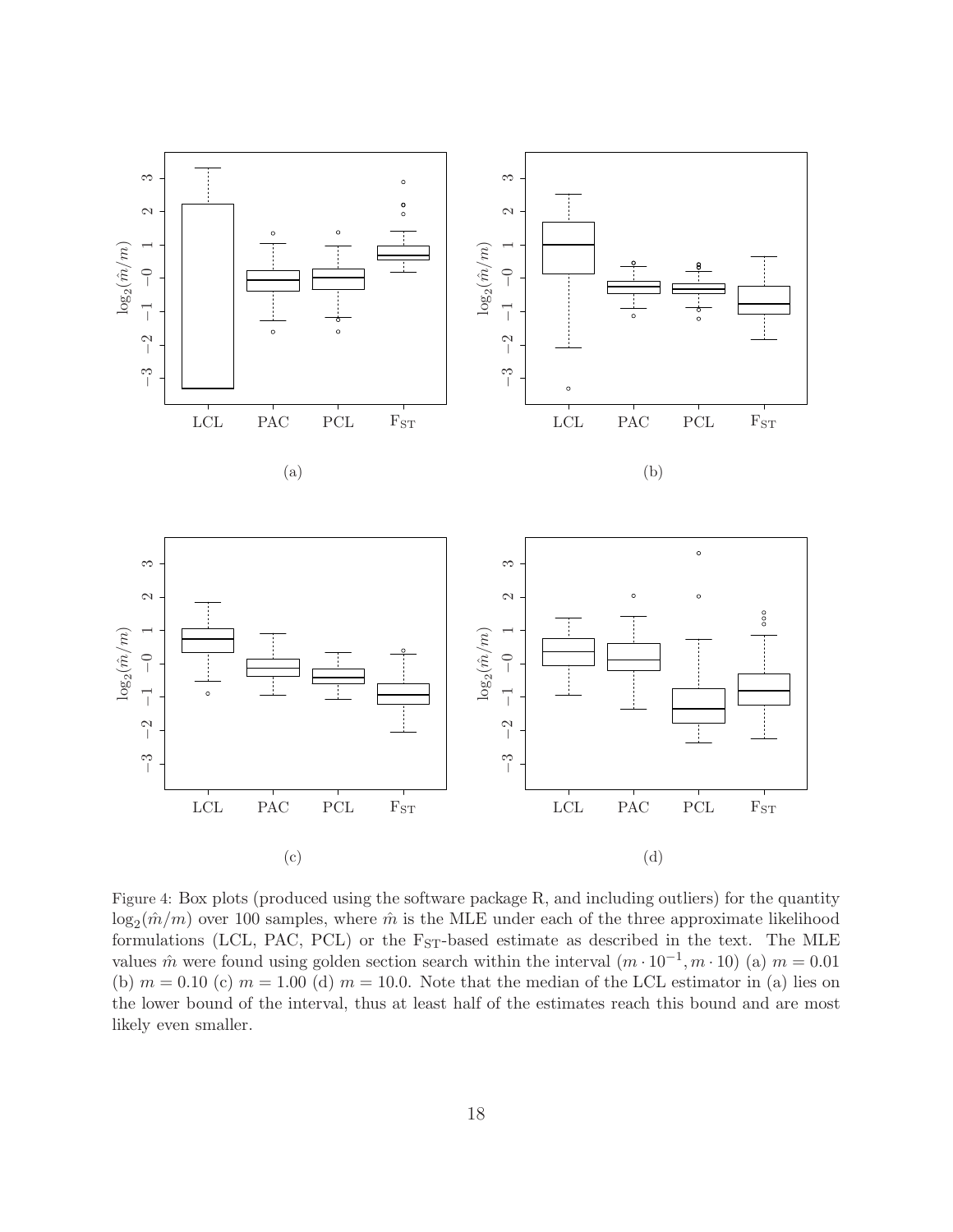consistently underestimating the true value; this may be because the final haplotype to be sampled is generally very similar to previously-sampled haplotypes within the deme, obviating the need for migration events within the conditional genealogy. Intuitively, this effect should be diminished when the data are produced using larger migration rates, which does appears to be the case (see Figures 4(b),  $4(c)$ , and  $4(d)$ ).

On the other hand, the PCL-based MLE performed poorly for  $m = 10.0$ , again consistently underestimating the true value. This may be because, for large migration rates, there simply is not enough information in a pairwise analysis of the haplotypes to determine the true rate; intuitively, this effect should be diminished when the data are produced using smaller migration rates, relative to the rate of recombination. This is indeed the case, and in fact, for smaller migration rates, the PCL-based MLE is well-correlated with the PAC-based MLE (data not shown).

The PAC-based MLE appears not to suffer at either of these extremes. We speculate that this is because PAC incorporates both pairwise and higher-order terms, making it less susceptible to the problems we observe with the LCL- and PCL-based MLEs. We note that Li and Stephens (2003) came to a similar conclusion.

For low migration rates, the method based on  $F_{ST}$  consistently overestimates the true rates (see Figure  $4(a)$ ), but shows a small variance. For intermediate migration rates, on the other hand, it produces underestimates (see Figures  $4(b)$  and  $4(c)$ ), and the variance is larger than that of the PAC-based MLE. The estimates for large migration rates (see Figure  $4(d)$ ) are similarly biased, although the variance is comparable to the MLE methods in this case. Overall, the PAC-based estimation is quite accurate, demonstrating that, using the CSD  $\hat{\pi}_{\text{MiesMC-ADD}}$ , it is possible to attain accurate estimates of the migration rate.

#### 6. Discussion

Numerous applications in population genomics make use of the conditional sampling distribution, so developing accurate, efficiently computable CSDs for various population genetic models is of much interest. Recently, we proposed an accurate sequentially Markov CSD that follows from approximating the diffusion process dual to the coalescent with recombination for a single panmictic population. In this paper, we have extended that approach to incorporate subdivided population structure with migration, providing a novel CSD that facilitates computation and also admits a useful genealogical interpretation closely related to the structured coalescent with migration and recombination. We believe that this extension will have several interesting applications, some of which we list below.

Recalling the applications of CSDs described in the introduction, we note that it is straightforward to apply  $\hat{\pi}_{\text{MigSMC- AOD}}$  to annotate segments of distinct ancestry in individuals. As in Price et al. (2009), the already observed configuration consists of the donor individuals from different populations. For low migration rates, the model underlying  $\hat{\pi}_{\text{MigSMC- AOD}}$  leads naturally to the fact that, following a recombination event, the ancestral lineage at the next locus is more likely to get absorbed in the same deme, rather than switching demes by a migration event and then getting absorbed in a different deme. Whereas the method developed by Price et al. (2009) is applicable for recently admixed individuals, we expect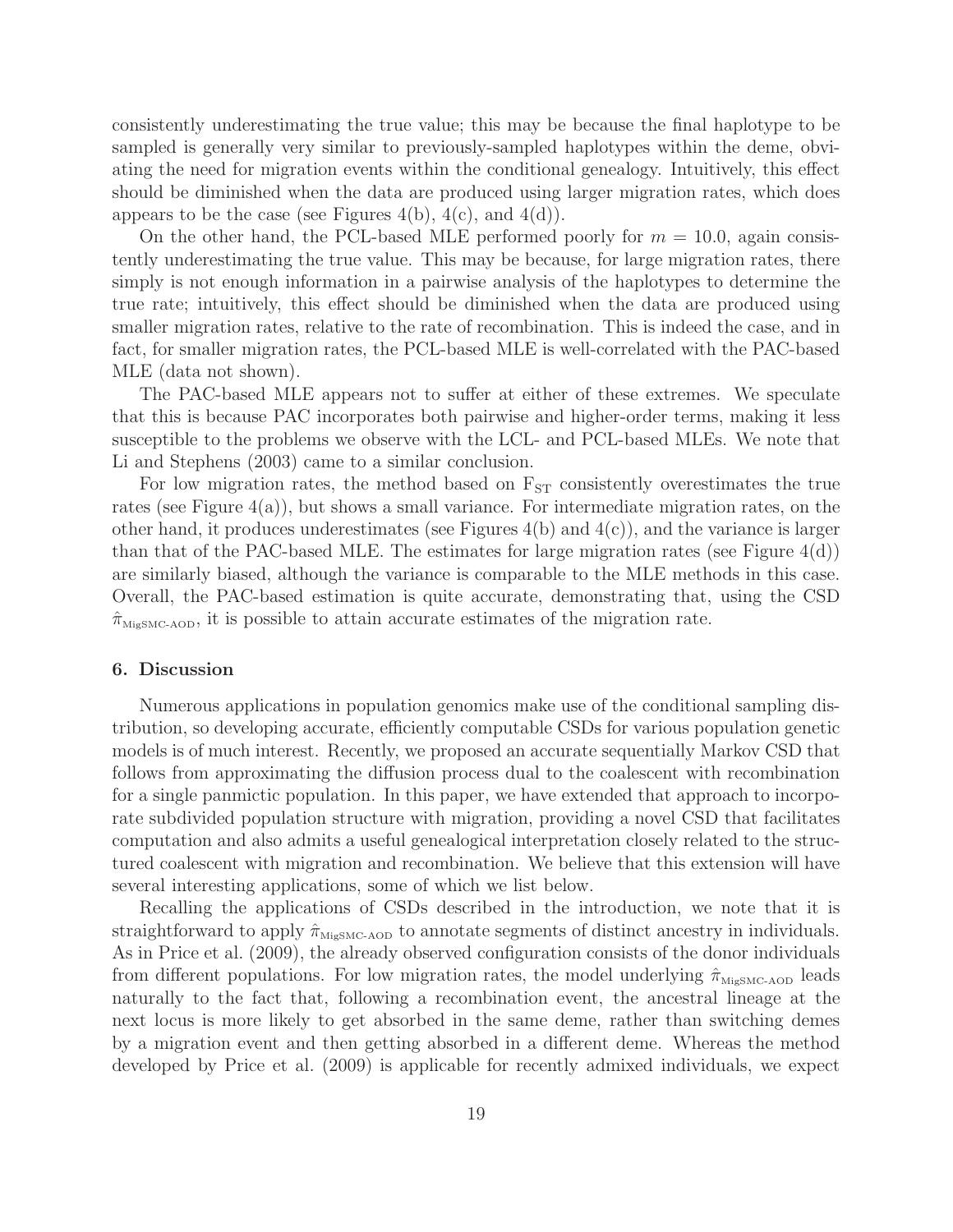our model to be more accurate in situations where the mixing of the populations happened over a long time through the continuous exchange of migrants.

Recall that Wegmann et al. (2011) estimated relative recombination rate variation in different populations based on ancestry switch-points in the chromosome detected using the method of Price et al. (2009). As detailed above, our model can be extended to detect ancestry switch-points in populations that mixed over long periods of time. In such situations we expect that the segments of different ancestry detected by our method can be used in a similar fashion as in Wegmann et al. (2011) to analyze recombination rate variation in different subpopulations, when no strong recent admixture is evident.

Recently, Li and Durbin (2011) performed a related analysis of human demography. They used the SMC in the special case of a sample consisting of only two sequences, and thus were able to obtain explicit transition functions along the sequence, as we did for our CSD (Paul et al., 2011). Li and Durbin incorporated changes in the size of the population into their model, thus allowing them to use the two sequences of a diploid individual to infer population size histories of different human populations. They do not explicitly account for population structure and migration in their analysis, but we believe that the methods developed in this paper could be readily incorporated into their model. In a similar study, Mailund et al. (2011) used a pair of sequences sampled from different populations in the SMC framework to estimate ancestral population sizes and splitting times in an isolation model. Again, we think it is possible to incorporate migration into the model using the ideas we developed in this paper.

Paul and Song (2012) have recently developed a framework to substantially increase the speed of computations involved in dealing with HMMs for next-generation sequence data, and they demonstrate their improvements in the model introduced by Paul et al. (2011). Utilizing the fact that whole genomic sequence data consists of long stretches without sequence variation in between SNPs, and that the observed variation can be described by a small number of haplotype blocks, they were able to decrease the computation time by several orders of magnitude. The same ideas can be applied to speedup our method, fostering the application of analyses like the one detailed in Section 5 or similar applications to whole genome sequence data.

The CSDs developed in this paper assume that the structure underlying the population remains unchanged throughout the whole course of evolution. Furthermore the rates at which migrants are exchanged are assumed constant. This is mirrored by the fact that the Markov chain described by the matrix  $Z$  is time homogeneous and the number of states does not change. For more realistic populations one would pose changes of the population structure and the population sizes at different points in the past, as well as varying rates of migration. The methods developed in this paper can be readily extended to scenarios where the structural parameters of the underlying demography are piecewise constant for given periods of time. This can be implemented by allowing the Markov chain, governing the absorption of the additional ancestral lineage, to be piecewise homogeneous. Except for the work of Davison et al. (2009) and Price et al. (2009), we are not aware of any other CSDs that try to incorporate explicit population structure into the copying model.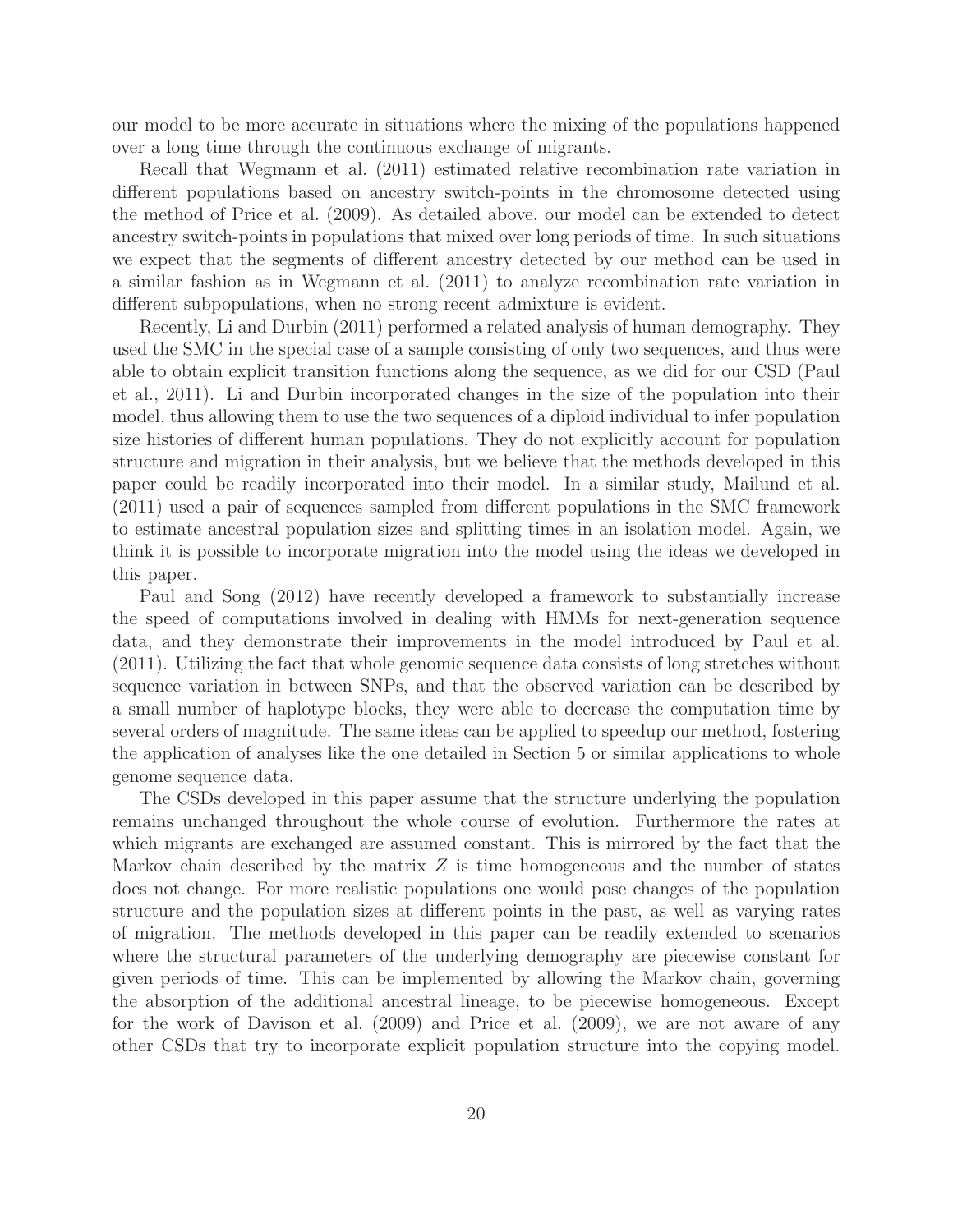Such a CSD accounting for a more general demographic model would allow one to estimate more general demographic parameters like ancient population sizes and structure, as well as migration rates, and duration of periods of migration in certain isolation-with-migration scenarios, using, for example, the framework illustrated in Section 5, importance sampling (Stephens and Donnelly, 2000; Fearnhead and Donnelly, 2001; Griffiths et al., 2008), or other frameworks detailed in the introduction. Myers et al. (2008) show that demographic studies like Gutenkunst et al. (2009) and Gravel et al. (2011), that rely exclusively on the frequency spectrum, can be limited in resolving demographic parameters, and methods, as the one developed in this paper, that explicitly incorporate linkage structure, might alleviate such problems.

#### Acknowledgments

We thank John Kamm for many stimulating and fruitful discussions. This research is supported in part by a DFG Research Fellowship STE 2011/1-1 to M.S; an NIH National Research Service Award Trainee appointment on T32-HG00047 to JSP; and an NIH grant R01-GM094402, and a Packard Fellowship for Science and Engineering to Y.S.S.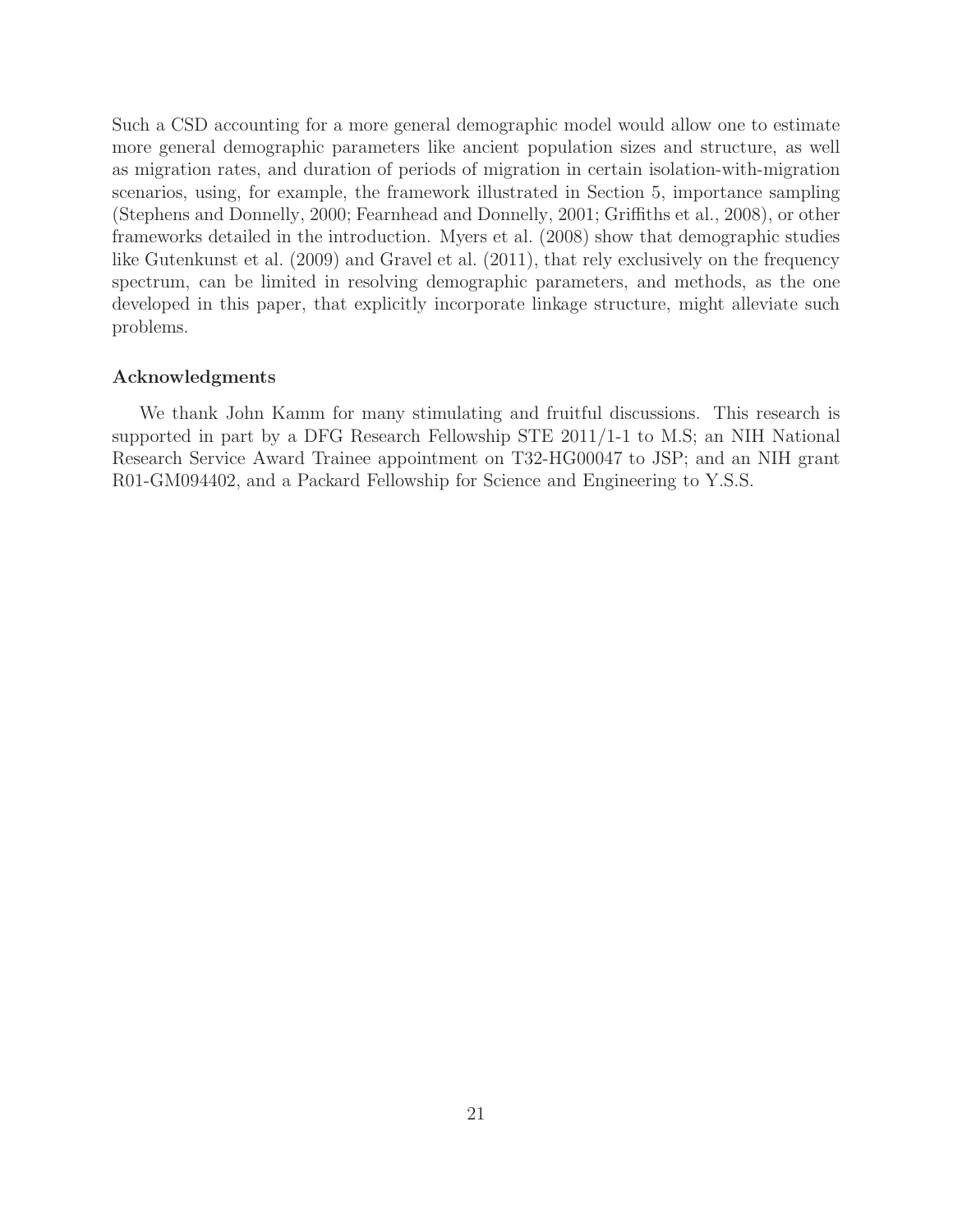#### Appendix A. Diffusion approximation

We here provide a derivation of the sampling recursion using the diffusion generator approximation (De Iorio and Griffiths, 2004a,b; Griffiths et al., 2008; Paul and Song, 2010). The diffusion associated with the coalescent including migration and recombination has state given by the vector  $\mathbf{x} = (x_{\gamma,h})_{\gamma \in \Gamma, h \in \mathcal{H}}$  where  $x_{\gamma,h}$  is the frequency of haplotype h within deme  $\gamma$ . The generator for the diffusion can then be written

$$
\mathscr{L}f(\mathbf{x}) = \sum_{\gamma \in \Gamma \atop h \in \mathcal{H}} \mathcal{L}_{\gamma,h} \frac{\partial}{\partial x_{\gamma,h}} f(\mathbf{x}),
$$

where

$$
\mathcal{L}_{\gamma,h}f(\mathbf{x}) = \frac{1}{2} \Biggl\{ x_{\gamma,h} \sum_{h' \in \mathcal{H}} (\delta_{h,h'} - x_{\gamma,h'}) \kappa_{\gamma}^{-1} \frac{\partial}{\partial x_{\gamma,h'}} f(\mathbf{x}) \n+ \sum_{\ell \in L} \theta_{\ell} \sum_{a \in E_{\ell}} x_{\gamma, \mathcal{S}_{\ell}^{a}(h)} \bigl( \mathbf{P}_{a,h[\ell]}^{(\ell)} - \delta_{\mathcal{S}_{\ell}^{a}(h),h} \bigr) f(\mathbf{x}) \n+ \sum_{b \in B} \rho_{b} \Bigl( \sum_{h' \in \mathcal{H}} x_{\gamma, \mathcal{R}_{b}(h,h')} x_{\gamma, \mathcal{R}_{b}(h',h)} - x_{\gamma,h} \Bigr) f(\mathbf{x}) \n+ \sum_{\gamma' \neq \gamma} \Bigl( m_{\gamma\gamma'} x_{\gamma',h} - m_{\gamma} x_{\gamma,h} \Bigr) f(\mathbf{x}) \Biggr\},
$$

and f is an arbitrary, bounded, twice-differentiable function with continuous second derivatives.

Denote the probability of obtaining (at stationarity) an ordered sample configuration **n** by  $q(n)$ . Then  $q(n) = \mathbb{E}[q(n|\mathbf{X})]$ , where E denotes expectation with respect to the stationary distribution of the diffusion, **X** denotes the random vector of frequencies, and  $q(\mathbf{n}|\mathbf{x}) =$  $\prod_{\gamma \in \Gamma} \prod_{h \in \mathcal{H}} x_{\gamma,h}^{n_{\gamma,h}}$ . Finally, given an additional haplotype configuration c, the true conditional sampling probability is, by definition,  $\pi(c|n) = q(c+n)/q(n)$ .

By general diffusion theory,  $\mathbb{E}[\mathscr{L}f(\mathbf{X})] = 0$ . The diffusion generator approximation assumes the existence of a distribution, with associated expectation  $\mathbb{E}$ , such that the previous condition holds *component-wise*; that is for each  $\gamma \in \Gamma$  and  $h \in \mathcal{H}$ ,

$$
\hat{\mathbb{E}}\left[\mathcal{L}_{\gamma,h}\frac{\partial}{\partial X_{\gamma,h}}f(\mathbf{X})\right]=0.
$$

By analogy to the exact case, we assume that the sampling distribution is approximated by  $\hat{q}(\mathbf{n}) = \mathbb{E}[q(\mathbf{n}|\mathbf{X})],$  and define the approximate CSD  $\hat{\pi}_{\text{Mig}}(\mathbf{c}|\mathbf{n}) = \hat{q}(\mathbf{n}+\mathbf{c})/\hat{q}(\mathbf{n}).$  Using the component-wise approximation above,

$$
\sum_{\gamma \in \Gamma} \sum_{h \in \mathcal{H}} \frac{c_{\gamma,h}}{c_{\gamma,h} + n_{\gamma,h}} \hat{\mathbb{E}} \bigg[ \mathcal{L}_{\gamma,h} \frac{\partial}{\partial X_{\gamma,h}} q(\mathbf{n} + \mathbf{c} | \mathbf{X}) \bigg] = 0.
$$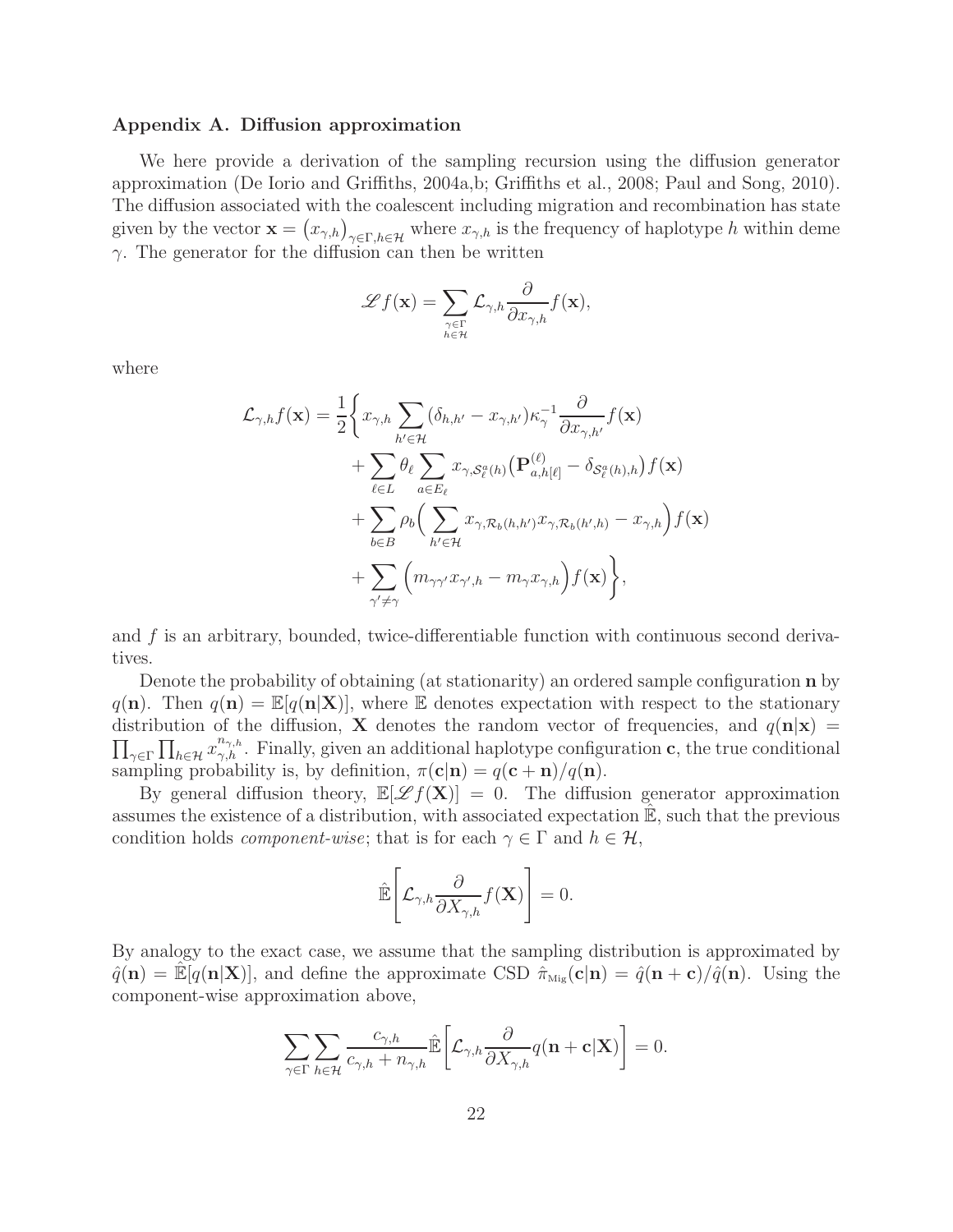Using the expressions for  $\mathcal{L}_{\gamma,h}$  and  $q(\mathbf{n}+\mathbf{c}|\mathbf{X})$ , together with the definition  $\hat{q}(\mathbf{n}) = \mathbb{E}[q(\mathbf{n}|\mathbf{X})],$ we obtain, after some algebra analogous to Paul and Song (2010, Appendix),

$$
\hat{q}(\mathbf{n} + \mathbf{c}) = \frac{1}{\mathcal{N}} \sum_{\substack{\gamma \in \Gamma \\ h \in \mathcal{H}}} c_{\gamma,h} \bigg[ (n_{\gamma,h} + c_{\gamma,h} - 1) \kappa_{\gamma}^{-1} \hat{q}(\mathbf{n} + \mathbf{c} - \mathbf{e}_{\gamma,h}) \n+ \sum_{\ell \in L} \theta_{\ell} \sum_{a \in E_{\ell}} \mathbf{P}_{a,h[\ell]}^{(\ell)} \hat{q}(\mathbf{n} + \mathbf{c} - \mathbf{e}_{\gamma,h} + \mathbf{e}_{\gamma,\mathcal{S}_{\ell}^{a}(h)}) \n+ \sum_{b \in B} \rho_{b} \sum_{h' \in \mathcal{H}} \hat{q}(\mathbf{n} + \mathbf{c} - \mathbf{e}_{\gamma,h} + \mathbf{e}_{\gamma,\mathcal{R}_{b}(h,h')} + \mathbf{e}_{\gamma,\mathcal{R}_{b}(h',h))}) \n+ \sum_{\gamma' \neq \gamma} m_{\gamma\gamma'} \hat{q}(\mathbf{n} + \mathbf{c} - \mathbf{e}_{\gamma,h} + \mathbf{e}_{\gamma',h}) \bigg],
$$

where the normalizing constant is given by

$$
\mathcal{N} = \sum_{\gamma \in \Gamma} c_{\gamma} \Big[ (n_{\gamma} + c_{\gamma} - 1) \kappa_{\gamma}^{-1} + \sum_{\ell \in L} \theta_{\ell} + \sum_{b \in B} \rho_{b} + m_{\gamma} \Big].
$$

Dividing this result by  $\hat{q}(\mathbf{n})$ , we thus obtain the given recursion for  $\hat{\pi}_{\text{Mig}}(\mathbf{c}|\mathbf{n})$ . It is also possible to derive, in much the same way, the "reduced" version of this recursion; for details, see Paul and Song (2010).

## Appendix B. Explicit transition density

We begin by assuming that the matrix Z is diagonalizable, which is true if and only if  $M$ is diagonalizable. In this case, the matrix exponentials in equations (4.1) and (4.3) admit the eigen-decomposition  $(e^{tZ})_{i,j} = \sum_{k=1}^{2g} e^{t\lambda_k} (v_k w_k)$  and  $(Ze^{tZ})_{i,j} = \sum_{k=1}^{2g} \lambda_k e^{t\lambda_k} (v_k w_k)$ . Here  $\lambda_k$ are the eigenvalues of Z,  $v_k$  are the eigenvectors, and  $w_k$  are the rows of the inverse of the matrix of eigenvectors  $V = (v_1, \ldots, v_{2q})$ . This eigen-decomposition can be used to evaluate the matrix exponential in equation  $(4.1)$ , and to compute the integral in equation  $(4.3)$ analytically as

$$
\phi_{\rho_b}^{(\mathbf{n})}(s_{\ell}|s_{\ell-1}) = e^{-\rho_b t_{\ell-1}} \delta_{s_{\ell}, s_{\ell-1}} + \frac{n_{\omega_{\ell}, h_{\ell}}}{n_{\omega_{\ell}}} \frac{\rho_b}{\left(Z e^{t_{\ell-1} Z}\right)_{\alpha, a_{\omega_{\ell-1}}}} \sum_{\gamma \in \Gamma} \sum_{k=1}^{2g} \sum_{m=1}^{2g} \sum_{n=1}^{2g} \left[ (v_k w_k)_{\alpha, \gamma} (v_m w_m)_{\gamma, a_{\omega_{\ell-1}}} (v_n w_n)_{\gamma, a_{\omega_{\ell}}}\right] \times \lambda_m \lambda_n e^{t_{\ell-1} \lambda_m} e^{t_{\ell} \lambda_n} \mathcal{I}_0^{t_{\ell-1} \lambda t_{\ell}}(\lambda_k - \lambda_m - \lambda_n - \rho_b) \right],
$$

where

$$
I_a^b(\lambda) = \int_{t=a}^b e^{\lambda t} dt = \begin{cases} \frac{1}{\lambda} (e^{\lambda b} - e^{\lambda a}), & \text{if } \lambda \neq 0, \\ b - a, & \text{if } \lambda = 0. \end{cases}
$$
 (B.1)

Note that for a non-diagonalizable matrix, a similar eigen-decomposition can be employed using generalized eigenvectors and the Jordan normal form, and similar, though more involved, explicit computations can be performed.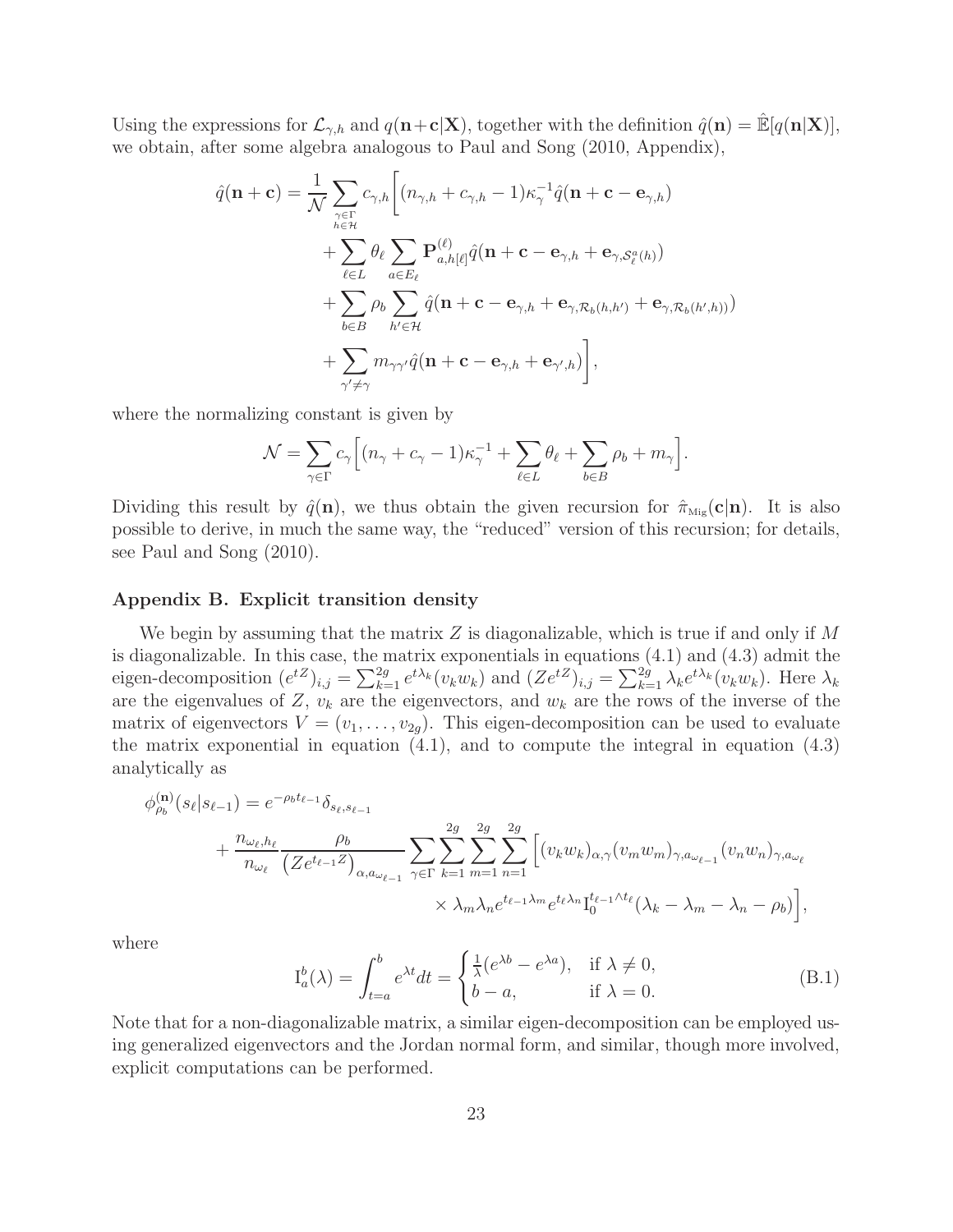#### Appendix C. Probabilities in discretized HMM

We now give more explicit forms of the quantities involved in the probabilities of the discretized HMM, derived using the eigen-decomposition of the extended migration matrix  $Z = V\Lambda V^{-1}$ . Inserting equation (4.3) and (4.1) into the second to last line in equation (4.5), combined with the eigen-decomposition  $(Ze^{tZ})_{i,j} = \sum_{k=1}^{2g} \lambda_k e^{t\lambda_k} (v_k w_k)_{i,j}$  yields

$$
y_{\rho}(\omega_{\ell-1},i) = \frac{1}{u(\omega,i)} \sum_{k=1}^{2g} (v_k w_k)_{\alpha,a_{\omega}} \lambda_k \mathbf{I}_{x_{i-1}}^{x_i}(\lambda_k - \rho),
$$

for the first term in the last line of equation (4.5), with  $I_a^b(\lambda)$  defined as in equation (B.1). For the second term we get

$$
z_{\rho}(\omega',j|\omega,i) = \frac{\rho}{u(\omega,i)} \sum_{\gamma \in \Gamma} \sum_{k=1}^{2g} \sum_{m=1}^{2g} \sum_{n=1}^{2g} (v_k w_k)_{\alpha,\gamma} (v_m w_m)_{\gamma,a_{\omega}} (v_n w_n)_{\gamma,a_{\omega'}}
$$

$$
\times \left[ e^{\lambda_m x_i} e^{\lambda_n x_j} \mathbf{I}_0^{x_i \wedge x_j} (\lambda_k - \lambda_m - \lambda_n - \rho) - e^{\lambda_m x_i} e^{\lambda_n x_{j-1}} \mathbf{I}_0^{x_i \wedge x_{j-1}} (\lambda_k - \lambda_m - \lambda_n - \rho) - e^{\lambda_m x_{i-1}} e^{\lambda_n x_j} \mathbf{I}_0^{x_{i-1} \wedge x_j} (\lambda_k - \lambda_m - \lambda_n - \rho) + e^{\lambda_m x_{i-1}} e^{\lambda_n x_{j-1}} \mathbf{I}_0^{x_{i-1} \wedge x_{j-1}} (\lambda_k - \lambda_m - \lambda_n - \rho) \right].
$$

Finally, using equation (4.6) one can show that

$$
\tilde{\xi}_{\theta}^{(\mathbf{n})}(\mathfrak{h}|\omega,i,h) = \frac{1}{u(\omega,i)} \sum_{j=1}^{|E|} \sum_{k=1}^{2g} (q_j p_j)_{h[\ell],\mathfrak{h}[\ell]}(v_k w_k)_{\alpha,a_{\omega}} \lambda_k \mathbf{I}_{x_{i-1}}^{x_i}(\lambda_k + \theta \mu_j - \theta)
$$

holds, where  $E$  is the set of alleles at the given locus, and we used the eigen-decompositions of Z and the mutation matrix  $\mathbf{P} = Q \text{diag}(\mu_1, \dots, \mu_{|E|}) Q^{-1}$ . Here  $\mu_j$  are the eigenvalues of the mutation matrix,  $Q = (q_1, \ldots, q_{2g})$  is the matrix which has the eigenvectors of the mutation matrix as columns, and  $p_j$  denotes the j-th row of  $Q^{-1}$ .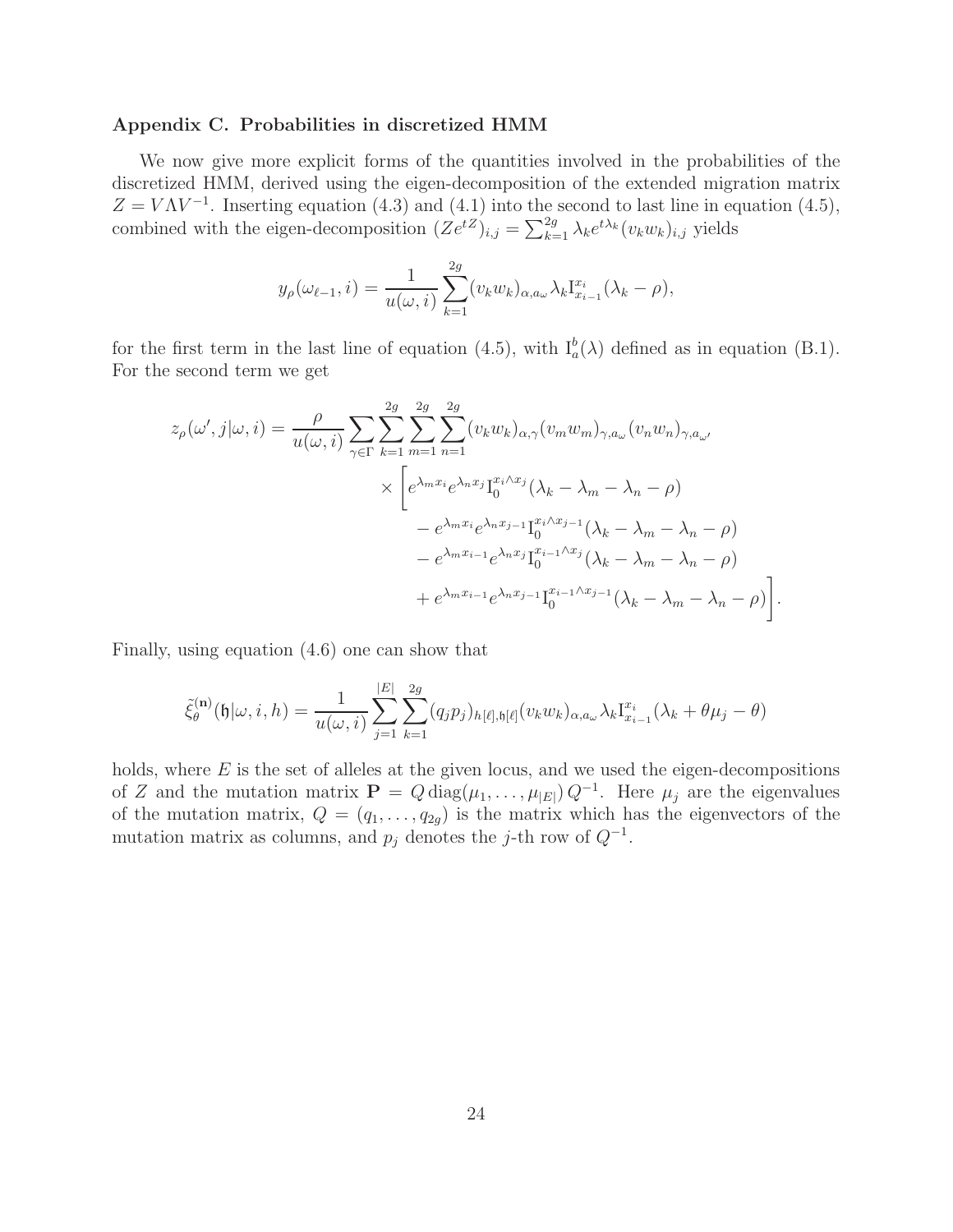## References

- Cappé, O., Moulines, E., and Ryden, T. 2005. *Inference in Hidden Markov Models*. Springer Series in Statistics. Springer.
- Charlesworth, B. 1998. Measures of divergence between populations and the effect of forces that reduce variability. Molecular Biology and Evolution, 15,(5) 538–543.
- Davison, D., Pritchard, J. K., and Coop, G. 2009. An approximate likelihood for genetic data under a model with recombination and population splitting. Theor. Popul. Biol., 75, (4) 331–345.
- De Iorio, M. and Griffiths, R. C. 2004a. Importance sampling on coalescent histories. I. Adv. in Appl. Probab.,  $36,(2)$  417–433.
- De Iorio, M. and Griffiths, R. C. 2004b. Importance sampling on coalescent histories. II: Subdivided population models. Adv. in Appl. Probab.,  $36,(2)$  434–454.
- Fearnhead, P. and Donnelly, P. 2001. Estimating recombination rates from population genetic data. Genetics, 159, 1299–1318.
- Gay, J., Myers, S. R., and McVean, G. A. T. 2007. Estimating meiotic gene conversion rates from population genetic data. Genetics, 177, 881–894.
- Gravel, S., Henn, B. M., Gutenkunst, R. N., Indap, A. R., Marth, G. T., Clark, A. G., Yu, F., Gibbs, R. A., Project, T. . G., and Bustamante, C. D. 2011. Demographic history and rare allele sharing among human populations. Proceedings of the National Academy of Sciences.
- Griffiths, R. C. and Marjoram, P. 1997. An ancestral recombination graph. In Progress in population genetics and human evolution (Minneapolis, MN, 1994), volume 87 of IMA Vol. Math. Appl., pages 257–270. Springer, New York.
- Griffiths, R. C., Jenkins, P. A., and Song, Y. S. 2008. Importance sampling and the two-locus model with subdivided population structure. Adv. in Appl. Probab.,  $40,(2)$  473–500.
- Gutenkunst, R. N., Hernandez, R. D., Williamson, S. H., and Bustamante, C. D. 10 2009. Inferring the joint demographic history of multiple populations from multidimensional SNP frequency data. *PLoS Genet*,  $5(10)$  e1000695.
- Hellenthal, G., Auton, A., and Falush, D. 2008. Inferring human colonization history using a copying model.  $PLoS$  Genet.,  $4(5)$  e1000078.
- Herbots, H. M. 1997. The structured coalescent. In Progress in population genetics and human evolution (Minneapolis, MN, 1994), volume 87 of IMA Vol. Math. Appl., pages 231–255. Springer, New York.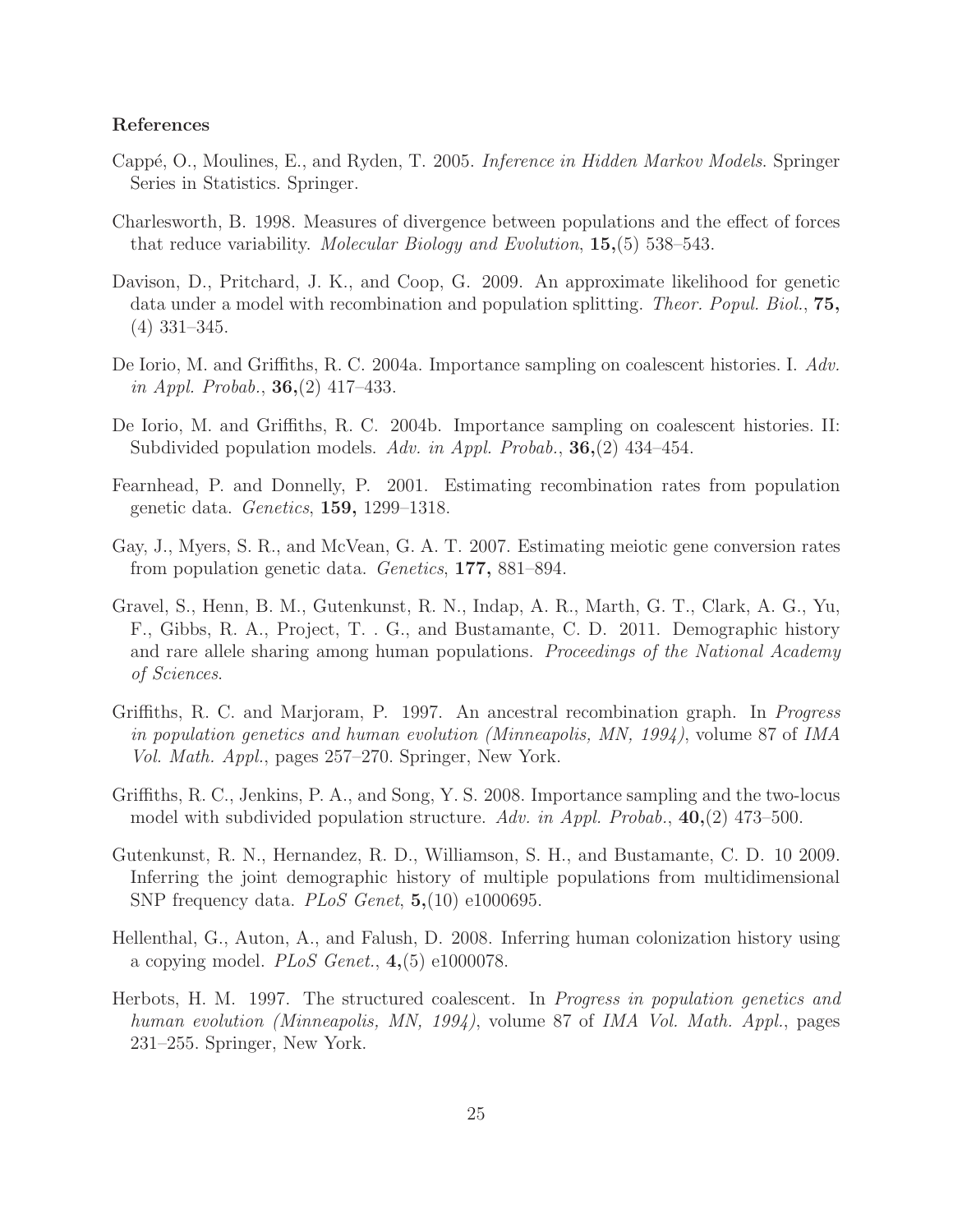- Howie, B. N., Donnelly, P., and Marchini, J. 2009. A flexible and accurate genotype imputation method for the next generation of genome-wide association studies. PLoS Genet, 5,(6) e1000529.
- Lawson, D., Hellenthal, G., Myers, S., and Falush, D. 2012. Inference of population structure using dense haplotype data. PLoS Genetics, 8,(1) e1002453.
- Li, H. and Durbin, R. 2011. Inference of human population history from individual wholegenome sequences. Nature, 475, 493–496.
- Li, N. and Stephens, M. 2003. Modelling linkage disequilibrium, and identifying recombination hotspots using SNP data. Genetics, 165, 2213–2233.
- Li, Y. and Abecasis, G. R. 2006. Mach 1.0: Rapid haplotype reconstruction and missing genotype inference. Am. J. Hum. Genet., S79, 2290.
- Li, Y., Willer, C. J., Ding, J., Scheet, P., and Abecasis, G. R. 2010. Mach: Using sequence and genotype data to estimate haplotypes and unobserved genotypes. Genetic Epidemiology, 34, 816–834.
- Mailund, T., Dutheil, J. Y., Hobolth, A., Lunter, G., and Schierup, M. H. 03 2011. Estimating divergence time and ancestral effective population size of bornean and sumatran orangutan subspecies using a coalescent hidden markov model. PLoS Genet, 7,(3) e1001319.
- Marchini, J., Howie, B., Myers, S. R., McVean, G. A. T., and Donnelly, P. 2007. A new multipoint method for genome-wide association studies by imputation of genotypes. Nat. Genet.,  $39,(7)$  906–13.
- Marjoram, P. and Wall, J. D. 2006. Fast "coalescent" simulation. *BMC Genet.*, **7**, 16.
- McVean, G. A. and Cardin, N. J. 2005. Approximating the coalescent with recombination. Philos. Trans. R. Soc. Lond. B Biol. Sci., 360, 1387–93.
- Myers, S., Fefferman, C., and Patterson, N. 2008. Can one learn history from the allelic spectrum? *Theoretical Population Biology*, **73**, (3) 342–348.
- Paul, J. S. and Song, Y. S. 2010. A principled approach to deriving approximate conditional sampling distributions in population genetics models with recombination. Genetics, 186, 321–338.
- Paul, J. S. and Song, Y. S. 2012. Blockwise HMM computation for large-scale population genomic inference. Bioinformatics, 28, 2008–2015.
- Paul, J. S., Steinrücken, M., and Song, Y. S. 2011. An accurate sequentially Markov conditional sampling distribution for the coalescent with recombination. Genetics, 187, 1115–1128.